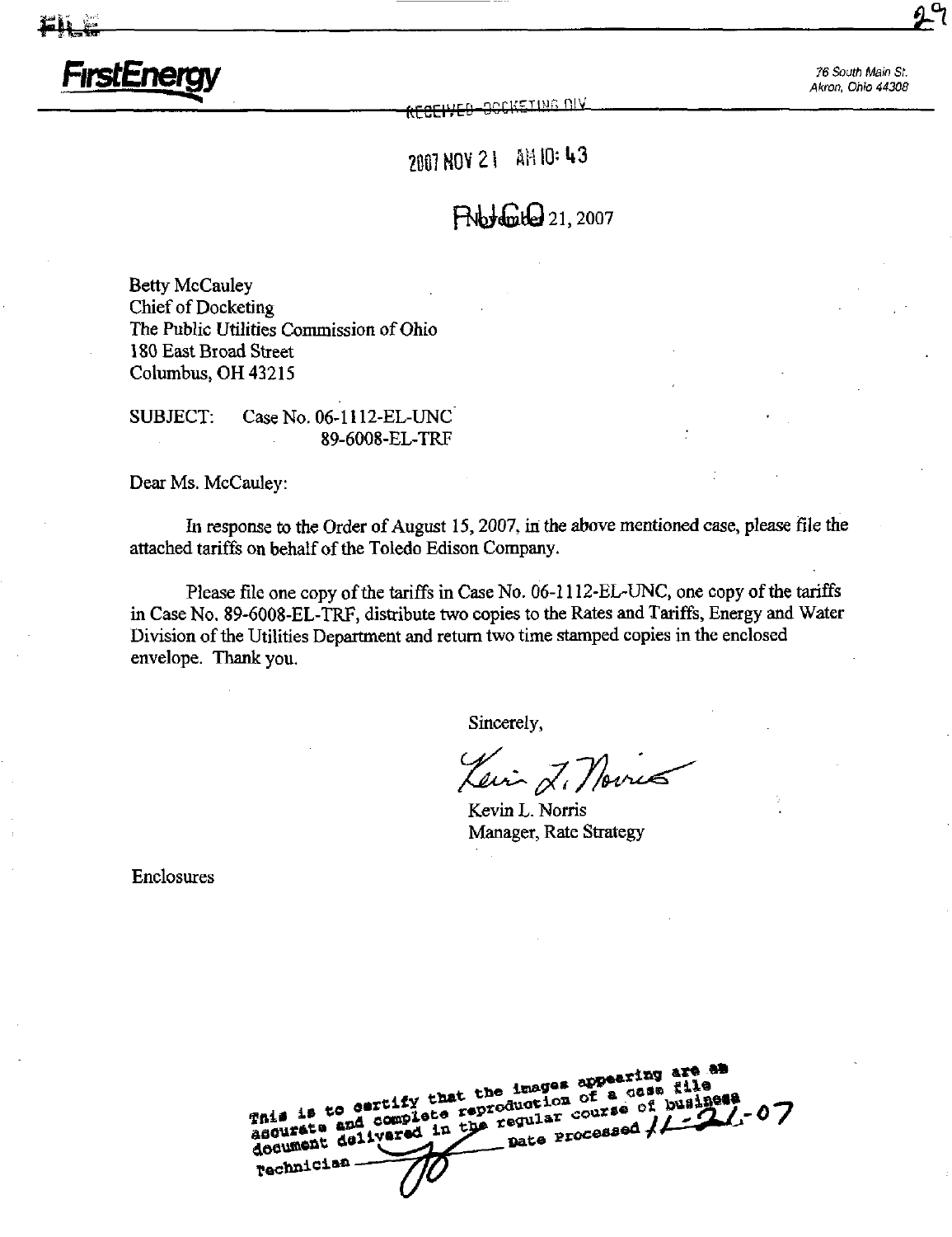## TABLE OF CONTENTS

The following rates, rules and regulations for electric service are applicable throughout Toledo Edison's service territory except as noted.

|                                                    | <b>Sheet Numbers</b> | Revision                 |
|----------------------------------------------------|----------------------|--------------------------|
| <b>TABLE OF CONTENTS</b>                           | 1                    | 24 <sup>th</sup> Revised |
| <b>DEFINITION OF TERRITORY</b>                     | 3                    | Original                 |
| <b>REGULATIONS</b>                                 |                      |                          |
| <b>Standard Rules and Regulations</b>              | 4                    | 2 <sup>nd</sup> Revised  |
| <b>Emergency Electrical Procedures</b>             | 4                    | <sup>1st</sup> Revised   |
| <b>RESIDENTIAL SERVICE</b>                         |                      |                          |
| Residential Rate "R-01"                            | 10                   | 7 <sup>th</sup> Revised  |
| Residential Rate "R-01a"                           | 12                   | $6th$ Revised            |
| Residential Rate "R-09" (Apartment Rate)           | 19                   | 2 <sup>nd</sup> Revised  |
| Residential Rate "R-09a" (Apartment Rate)          | 20                   | 1 <sup>st</sup> Revised  |
| <b>Residential Conservation Service Program</b>    | 21                   | Original                 |
| <b>GENERAL SERVICE</b>                             |                      |                          |
| Small School Rate "SR-1a"                          | 41                   | 7 <sup>th</sup> Revised  |
| Large School Rate "SR-2a"                          | 42                   | 8 <sup>th</sup> Revised  |
| General Service Rate "GS-14"                       | 44                   | 8 <sup>th</sup> Revised  |
| Small General Service Schedule                     | 45                   | 7 <sup>th</sup> Revised  |
| Medium General Service Schedule                    | 46                   | 8 <sup>th</sup> Revised  |
| Partial Service Rate "GS-15"                       | 52                   | 1 <sup>st</sup> Revised  |
| Outdoor Night Lighting Rate "GS-13"                | 53                   | 6 <sup>th</sup> Revised  |
| Outdoor Security Lighting Rate "GS-18"             | 54                   | 6 <sup>th</sup> Revised  |
| PRIMARY POWER SERVICE                              |                      |                          |
| Large General Service Rate "PV-45"                 | 61                   | 8 <sup>th</sup> Revised  |
| Interruptible Power Rate "PV-46"                   | 63                   | 1 <sup>st</sup> Revised  |
| <b>OTHER SERVICE</b>                               |                      |                          |
| Co-generation and Small Power Producer Rate "CO-1" | 70                   | Original                 |
| Street Lighting Rate "SL-1"                        | 71                   | 8 <sup>th</sup> Revised  |
| Experimental Market Based Tariff                   | 74                   | Original                 |
| <b>Interconnection Tariff</b>                      | 76                   | Original                 |
| Retail Transition Cost Recovery of                 |                      |                          |
| Non-bypassable Regulatory Transition Charges       | 77                   | Original                 |
| <b>MISCELLANEOUS CHARGES</b>                       | 75                   | 1 <sup>st</sup> Revised  |

Filed pursuant to Order dated August 15, 2007, in Case No. 06-1112-EL-UNC, before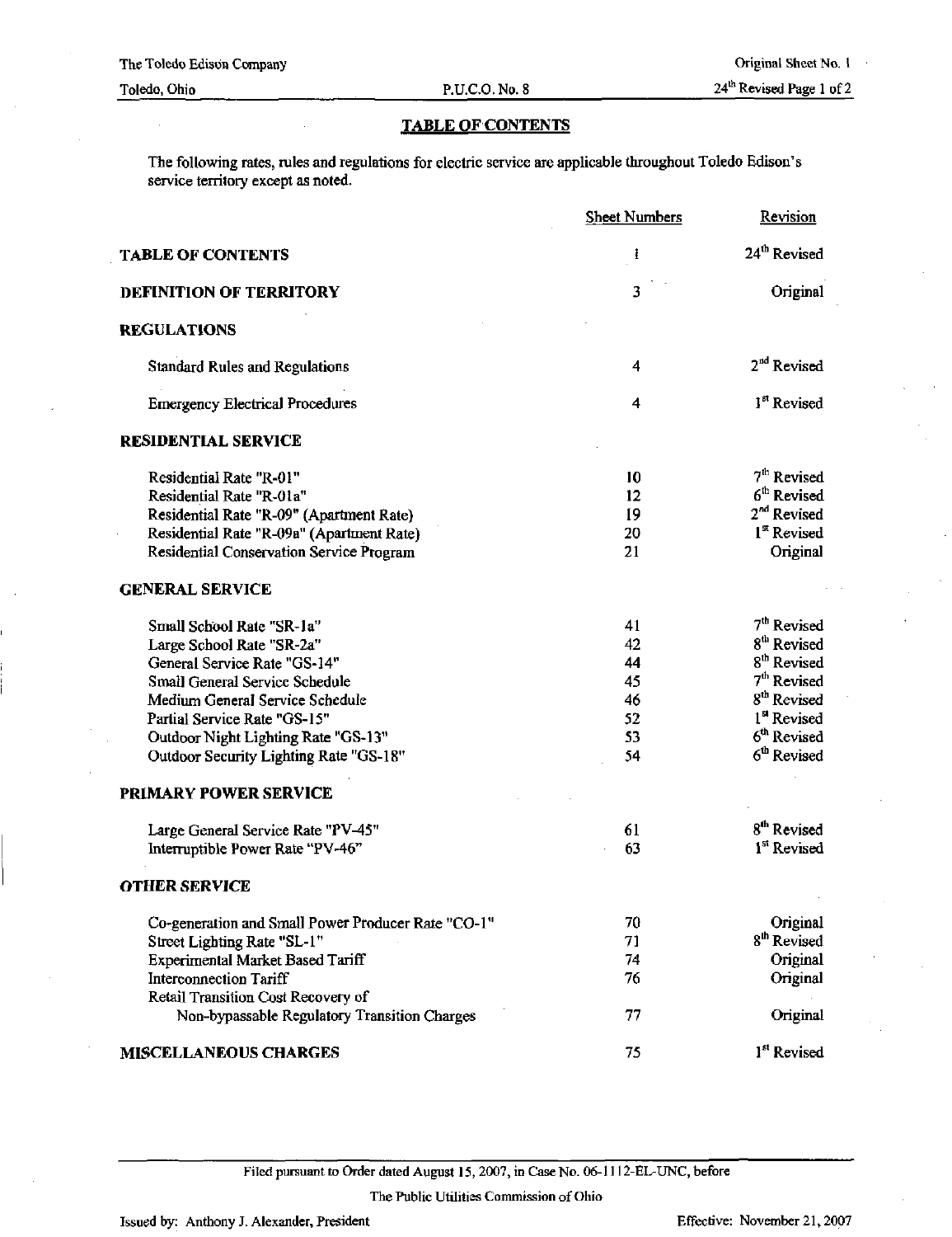## Toledo, Ohio P.UC.O.No.8

24<sup>th</sup> Revised Page 2 of 2

## TABLE OF CONTENTS

|                              |                                                           | <b>Sheet Numbers</b> | <b>Revision</b>         |
|------------------------------|-----------------------------------------------------------|----------------------|-------------------------|
| <b>GRANDFATHERED SERVICE</b> |                                                           |                      |                         |
|                              | Residential Rate "R-02" (Add-On Heat Pump)                | 11                   | 8 <sup>th</sup> Revised |
|                              | Residential Rate "R-06" (Space Heating and Water Heating) | 13                   | 8 <sup>th</sup> Revised |
|                              | Residential Rate "R-06a"(Space Heating and Water Heating) | 14 <sup>°</sup>      | $7th$ Revised           |
|                              | Residential Rate "R-04" (Water Heating)                   | 15                   | 4 <sup>th</sup> Revised |
|                              | Residential Rate "R-04a" (Water Heating)                  | 16                   | 3 <sup>rd</sup> Revised |
|                              | Residential Rate "R-07" (Space Heating)                   | 17                   | 4 <sup>th</sup> Revised |
|                              | Residential Rate "R-07a" (Space Heating)                  | 18                   | 3rd Revised             |
|                              | Small General Service Rate "GS-16"                        | 40                   | 4 <sup>th</sup> Revised |
|                              | Large General Service Rate "GS-12"                        | 43                   | 4 <sup>th</sup> Revised |
|                              | General Service Electric Space Conditioning Rate "GS-1"   | 47                   | 4 <sup>th</sup> Revised |
|                              | Optional Electric Process Heating and                     |                      |                         |
|                              | Electric Boiler Load Management Rate "GS-3"               | 48                   | 7 <sup>th</sup> Revised |
|                              | General Service Heating Rate "GS-17"                      | 49                   | 8 <sup>th</sup> Revised |
|                              | Controlled Water Heating Rate "GS-19"                     | 50                   | 4 <sup>th</sup> Revised |
|                              | Controlled Water Heating Rate "GS-19a"                    | 51                   | 3rd Revised             |
| Large Power Rate "PV-44"     |                                                           | 60                   | 4 <sup>th</sup> Revised |
| <b>RIDERS</b>                |                                                           |                      |                         |
| Rider No. 1                  | Electric Fuel Component Rate                              | 79                   | Original                |
| Rider No. 4                  | Economic Development Rider                                | 80                   | Original                |
| Rider No. 4a                 | <b>Economic Development Rider</b>                         | 81                   | Original                |
| Rider No. 6                  | Direct Load Control Experiment                            | 83                   | Original                |
| Rider No. 7                  | Prepaid Demand Option                                     | 84                   | <b>Original</b>         |
| Rider No. 8                  | <b>Replacement Electricity</b>                            | 85                   | Original                |
| Rider No. 9                  | Transition Rate Credit Program/Residential                | 86                   | 2 <sup>nd</sup> Revised |
| Rider No. 11                 | Universal Service Rider                                   | 90                   | 6 <sup>th</sup> Revised |
| Rider No. 12                 | Temporary Rider for EEF                                   | 91                   | 1 <sup>st</sup> Revised |
| Rider No. 13                 | State and Local Tax Rider                                 | 92                   | 6 <sup>th</sup> Revised |
| Rider No. 14                 | Net Energy Metering                                       | 93                   | 1 <sup>st</sup> Revised |
| Rider No. 15                 | State kWh Tax Self-Assessor Credit Rider                  | 94                   | I <sup>st</sup> Revised |
| Rider No. 16                 | Residential Transmission and Ancillary Service            | 95                   | 2 <sup>nd</sup> Revised |
| Rider No. 17                 | <b>Commercial Transmission and Ancillary Service</b>      | 96                   | 2 <sup>nd</sup> Revised |
| Rider No. 18                 | Industrial Transmission and Ancillary Service             | 97                   | 3rd Revised             |
| Rider No. 19                 | <b>Regulatory Transition Charge Offset</b>                | 98                   | Original                |
| Rider No. 20                 | Fuel Recovery Mechanism                                   | 99                   | Original                |
| Rider No. 21                 | <b>Shopping Credit Rider</b>                              | 100                  | Original                |
| Rider No. 22                 | Returning Customer Generation Service Rider               | 101                  | 1 <sup>st</sup> Revised |
| Rider No. 23                 | <b>Shopping Credit Adder</b>                              | 102                  | 1 <sup>st</sup> Revised |
| Rider No. 24                 | Green Resource Rider                                      | 104                  | Original                |

Filed pursuant to Order dated August 15, 2007, in Case No. 06-1112-EL-UNC, before

The Public Utilities Commission of Ohio

Issued by: Anthony J. Alexander, President Effective: November 21, 2007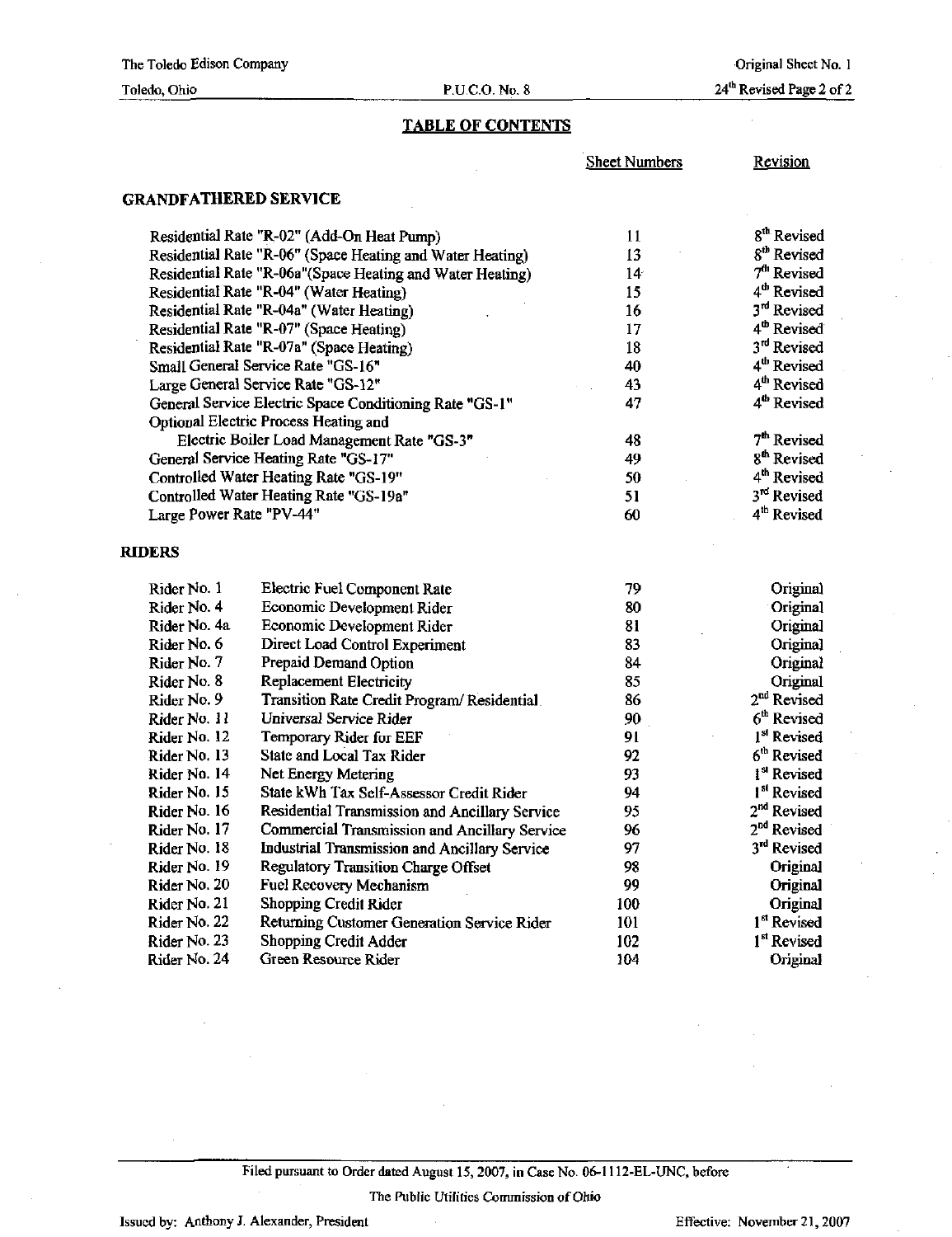## RESIDENTIAL RATE "R-Ot"

## TERMS AND CONDITIONS:

(1) Service under this rate is supplied in accordance with the Standard Rules and Regulations of the Company and is subject to the jurisdiction of the Public Utilities Commission of Ohio.

## APPLICABLE RIDERS:

| Residential Transmission and Ancillary Service | Rider No. 16  | Sheet No. 95  |
|------------------------------------------------|---------------|---------------|
| <b>Regulatory Transition Charge Offset</b>     | Rider No. 19  | Sheet No. 98  |
| <b>Returning Customer Generation Service</b>   | Rider No. 22  | Sheet No. 101 |
| Shopping Credit Rider                          | Rider No. 21  | Sheet No. 100 |
| <b>Shopping Credit Adder</b>                   | Rider No. 23  | Sheet No. 102 |
| Fuel Recovery Mechanism                        | Rider No. 20  | Sheet No. 99  |
| <b>Transition Rate Credit Program</b>          | · Rider No. 9 | Sheet No. 86  |
| Universal Service Rider                        | Rider No. 11  | Sheet No. 90  |
| Temporary Rider for EEF                        | Rider No. 12  | Sheet No. 91  |
| Net Energy Metering                            | Rider No. 14  | Sheet No. 93  |
| Green Resource Rider                           | Rider No. 24  | Sheet No. 104 |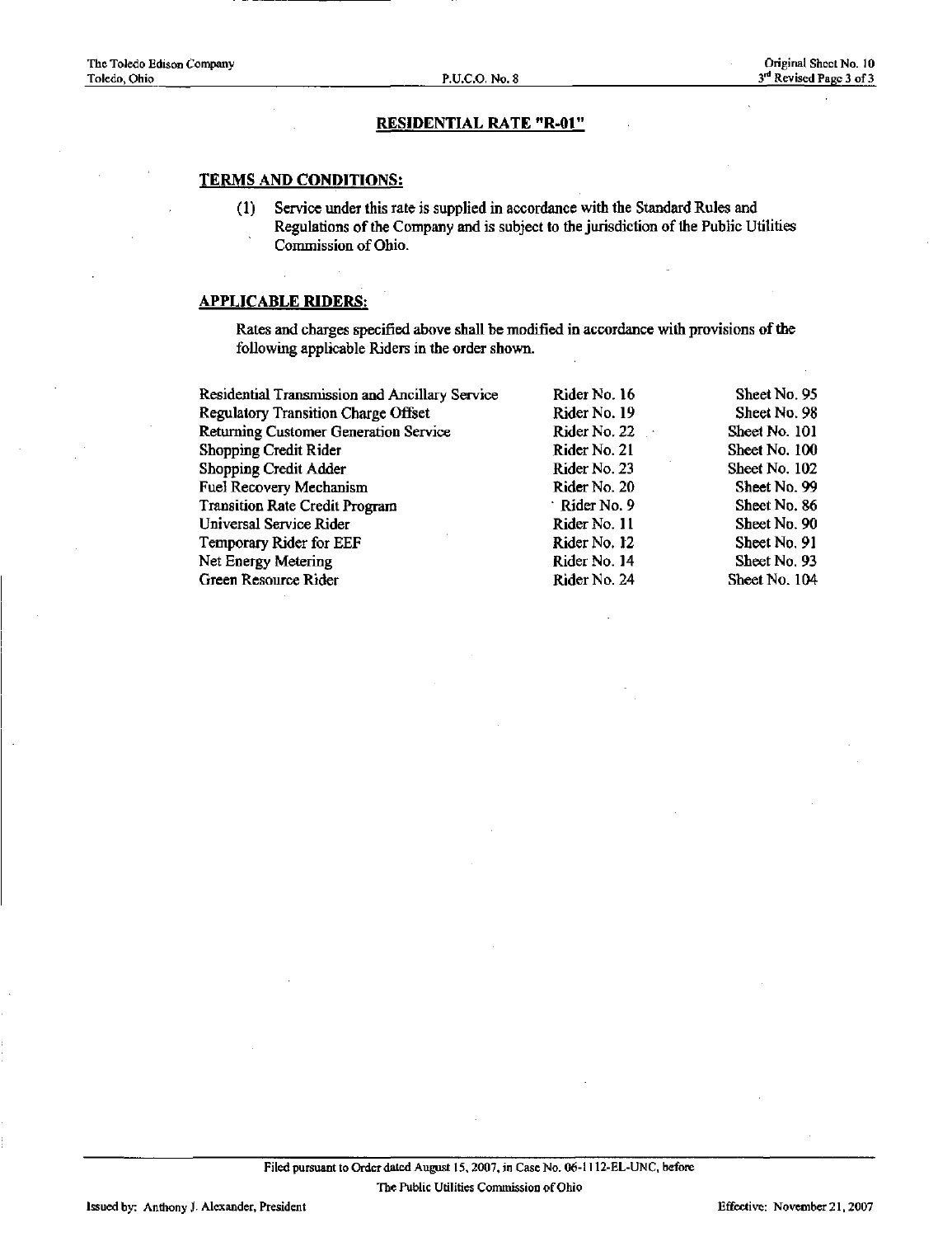#### RESIDENTIAL ADD-ON HEAT PUMP RATE "R-02"

#### APPLICABLE RIDERS:

Rates and charges specified above shall be modified in accordance with provisions of the following applicable Riders in the order shown.

| Residential Transmission and Ancillary Service | Rider No. 16 | Sheet No. 95  |
|------------------------------------------------|--------------|---------------|
| Regulatory Transition Charge Offset            | Rider No. 19 | Sheet No. 98  |
| Returning Customer Generation Service Charge   | Rider No. 22 | Sheet No. 101 |
| <b>Shopping Credit Rider</b>                   | Rider No. 21 | Sheet No. 100 |
| Shopping Credit Adder                          | Rider No. 23 | Sheet No. 102 |
| Fuel Recovery Mechanism                        | Rider No. 20 | Sheet No. 99  |
| <b>Transition Rate Credit Program</b>          | Rider No. 9  | Sheet No. 86  |
| Universal Service Rider                        | Rider No. 11 | Sheet No. 90  |
| State and Local Tax Rider                      | Rider No. 13 | Sheet No. 92  |
| Net Energy Metering                            | Rider No. 14 | Sheet No. 93  |
| Green Resource Rider                           | Rider No. 24 | Sheet No. 104 |

#### SPECIAL RULES:

#### 1. UNAVAILABLE TO CERTAIN INSTALLATIONS

This schedule shall not be applicable to the following installations which shall be billed under other rates of the Company:

- a. Any combination on one meter of residential and commercial installations on the same Premises.
- b. Any service which constitutes an additional service installation.

### 2. SEPARATELY METERED

- a. The Customer shall furnish a separate Company approved circuit (or equivalent) to which qualifying add-on heat pump shall be permanently connected. This circuit shall be so designed and constructed that no other electrical devices shall be connected thereto. The circuit shall be wired so that an approved meter socket is installed in an outdoor accessible location just ahead of the separate disconnect switch installed for the add-on heat pump.
- b. Installation of the add-on heat pump and separate circuit as described above shall be done by a contractor of the Customer's choice from those approved for said installation by the Company.
- c. Application for this service must be approved by the Company.
- d. The Add-On Heat Pump Rate applies only to those add-on heat pump installations which are separately metered from any other load. This rate shall apply to any add-on heat pump installation in an existing residential unit or to new residential installations where the add-on heat pump meets or exceeds a ten (10) SEER and any other conservation standard specified by the Company.
- e. Multi-metered accounts are precluded from the Residential Add-On Heat Pump Schedule. The separately metered Residential Add-On Heat Pump Schedule shall be in those instances where the add-on heat pump is the primary source of cooling with supplemental heating and where the device has a seasonal energy efficiency ratio (SEER) of at least 10.
- 3. The appropriate rates specified in the otherwise applicable Residential Rate shall be used to bill the non-add-on heat pump kWh's. No customer shall be on both the Add-On Heat Pump Rate and the Residential "R-06." Multi-metered accounts are also precluded.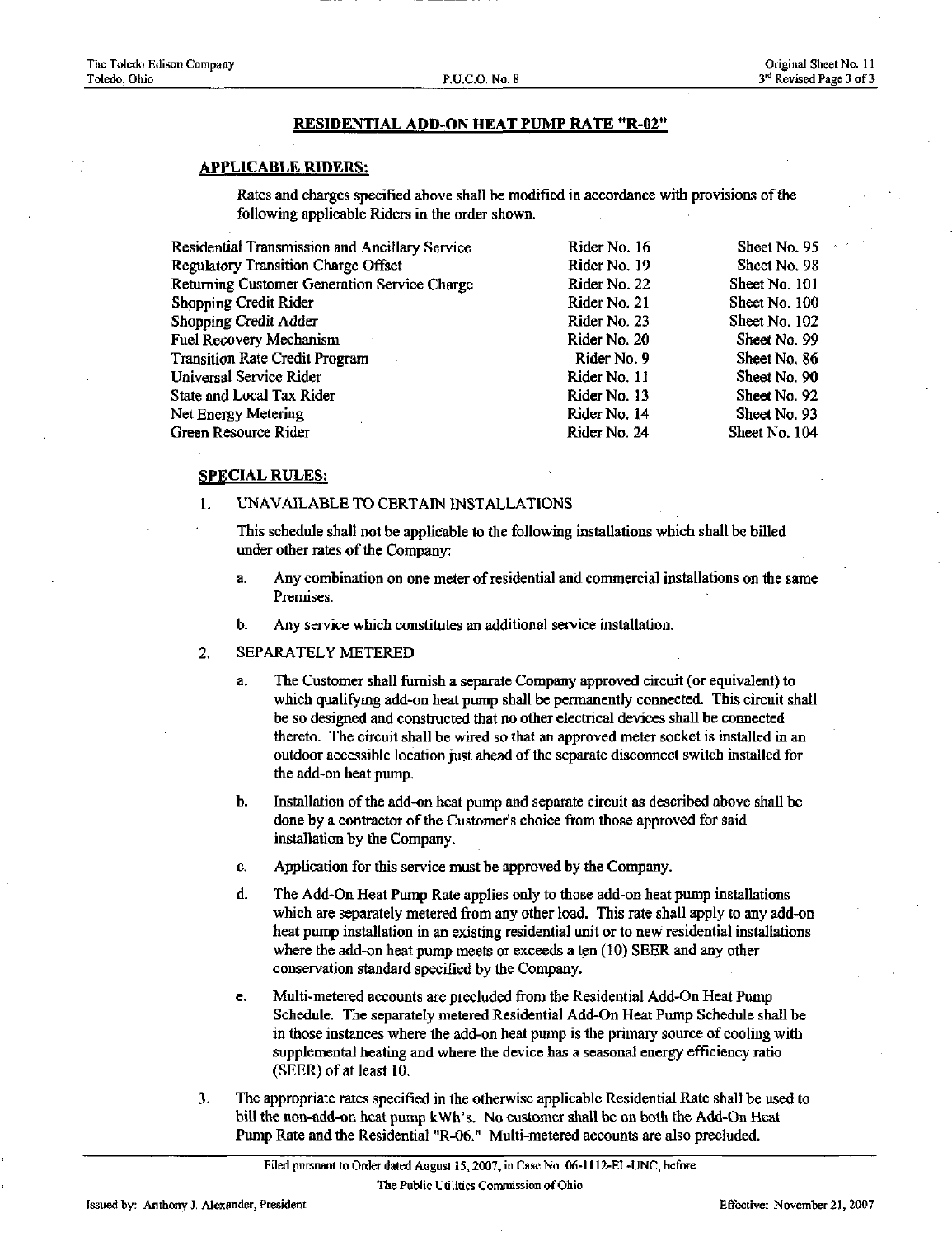#### RESIDENTIAL OPTIONAL HEATING RATE "R-06"

## TERMS AND CONDITIONS:

- (1) Service under this rate is supplied in accordance with the Rules and Regulations of the Company and is subject to the jurisdiction of the Public Utilities Commission of Ohio.
- (2) Customer must be a high usage customer and must have permanently installed, and in operation, electric space heating equipment supplying a substantial portion of the heating requirements of the residence, as determined by the Company.
- (3) The term of contract shall be for one year from the start of service under this rate and thereafter until terminated by notice by the Customer, except as otherwise provided in the Company's rules and regulations. Termination by the customer during the first year shall only be by mutual agreement of the Company.

#### APPLICABLE RIDERS:

| Rider No. 16 | Sheet No. 95  |
|--------------|---------------|
| Rider No. 19 | Sheet No. 98  |
| Rider No. 22 | Sheet No. 101 |
| Rider No. 21 | Sheet No. 100 |
| Rider No. 23 | Sheet No. 102 |
| Rider No. 20 | Sheet No. 99  |
| Rider No. 9  | Sheet No. 86  |
| Rider No. 11 | Sheet No. 90  |
| Rider No. 12 | Sheet No. 91  |
| Rider No. 13 | Sheet No. 92  |
| Rider No. 14 | Sheet No. 93  |
| Rider No. 24 | Sheet No. 104 |
|              |               |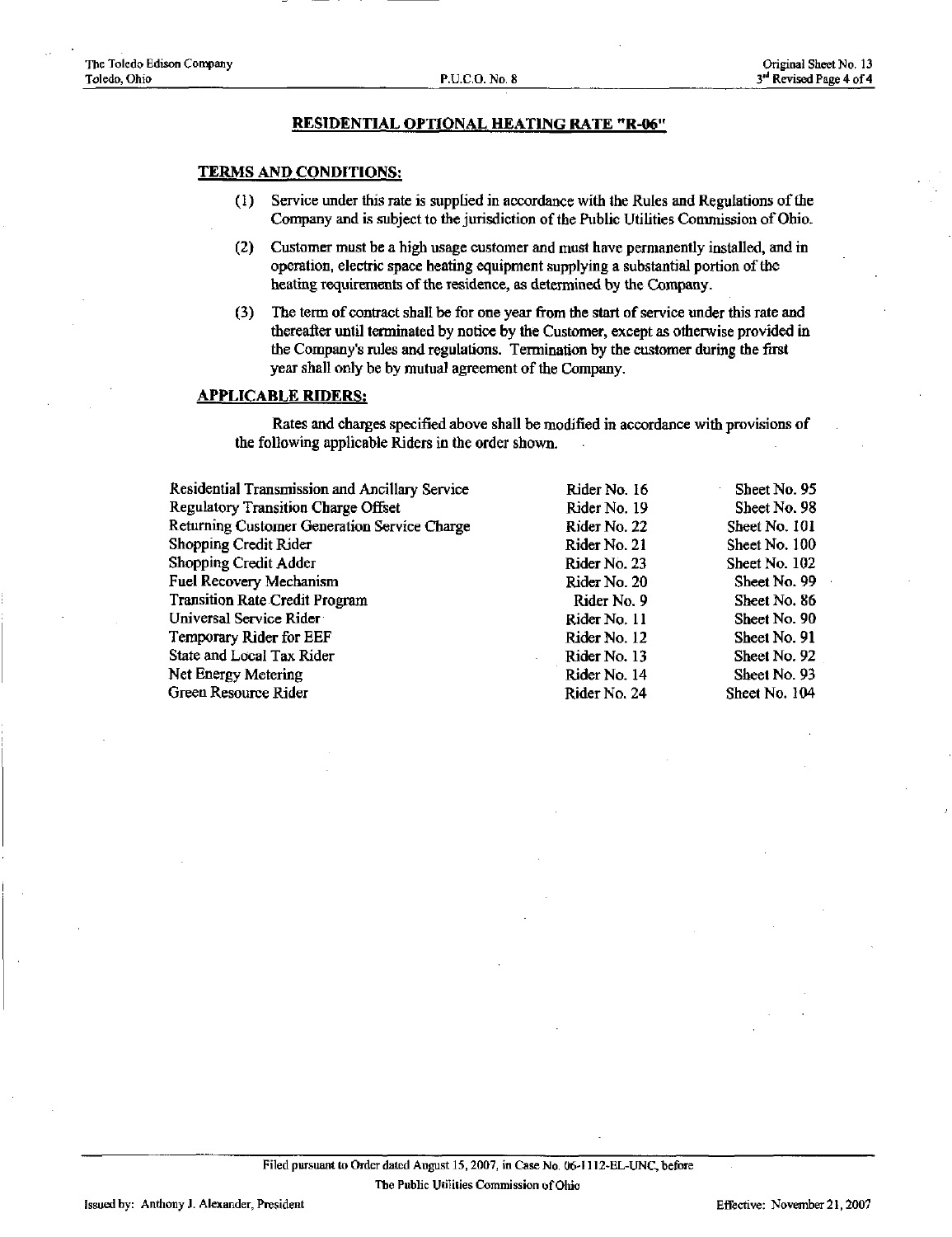## RESIDENTIAL HOT WATER RATE "R-04"

## ACCOUNT ACTIVATION:

The initial bill for a new customer or a customer at a new location shall include an account activation charge of \$8.00.

## TYPE OF SERVICE:

The type of service available includes alternating current, 60 hertz, single phase at the Company's secondary voltages, overhead or underground as available to the specific customer location. The customer may elect three-phase service where this can be made available without additional construction cost.

## TERMS AND CONDITIONS:

- (1) Service under this rate is supplied in accordance with the General Service Rules and Regulations of the Company and is subject to the jurisdiction of the Public Utihties Commission of Ohio.
- (2) Customer must have permanently installed, and in operation, electric water heating equipment, approved by the Company, supplying the entire requirement for domestic hot water. The maximum electric water heating element rating shall be 5500 watts. Two element water heaters with non-interlocked elements have a permissible total element wattage of 7000 watts. In order to assure satisfactory hot water service, the Company recommends that the water heating equipment in residences have minimum total tank capacity of 40 gallons.
- (3) Continued applicability of this rate to a customer is contingent upon their participation in a positive load control program involving the installation of load controls on electric water heating and central air conditioning should the Company so request.

### APPLICABLE RIDERS:

| Residential Transmission and Ancillary Service | Rider No. 16 | Sheet No. 95  |
|------------------------------------------------|--------------|---------------|
| Regulatory Transition Charge Offset            | Rider No. 19 | Sheet No. 98  |
| Fuel Recovery Mechanism                        | Rider No. 20 | Sheet No. 99  |
| <b>Transition Rate Credit Program</b>          | Rider No. 9  | Sheet No. 86  |
| Universal Service Rider                        | Rider No. 11 | Sheet No. 90  |
| Temporary Rider for EEF                        | Rider No. 12 | Sheet No. 91  |
| Net Energy Metering                            | Rider No. 14 | Sheet No. 93  |
| Green Resource Rider                           | Rider No. 24 | Sheet No. 104 |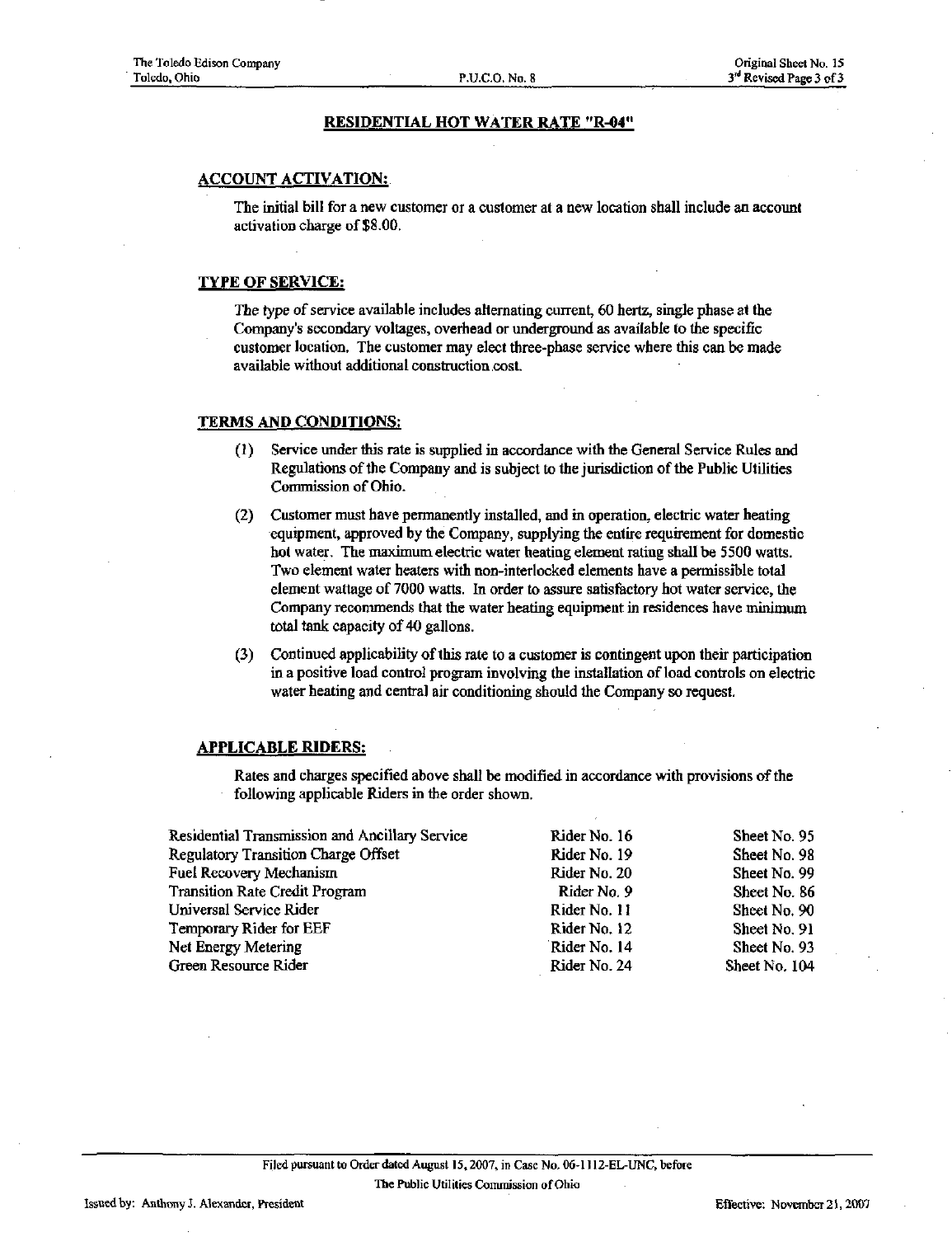#### RESIDENTIAL HEATING RATE "R-07"

## TYPE OF SERVICE:

The type of service available includes alternating current, 60 hertz, single phase at the Company's secondary voltages, overhead or underground as available at the specific customer location. The customer may elect three-phase service where this can be made available without additional construction cost.

## TERMS AND CONDITIONS:

- (1) Service under this rate is supplied in accordance with the Rules and Regulations of the Company and is subject to the jurisdiction of the Public Utihties Commission of Ohio.
- (2) Customer must have permanently installed and in operation, electric space heating equipment supplymg a substantial portion of the heating requirements of his residence.
- (3) Customer may have permanently installed and in operation, electric water heating equipment, approved by the Company, supplying the entire requirement for domestic hot water. The maximum electric water heating element rating shall be 5500 watts. Two element water heaters with non-interlocked elements have a permissible total element wattage of 7000 watts. In order to assure satisfactory hot water service, the Company recommends that the water heating equipment in residences have minimum total tank capacity of 40 gallons.
- (4) Continued applicability of this rate to a customer is contingent upon their participation in a positive load control program involving the mstallation of load controls on electric water heating and central air conditioning should the Company so request.

#### APPLICABLE RIDERS:

| <b>Residential Transmission and Ancillary Service</b> | Rider No. 16 | Sheet No. 95  |
|-------------------------------------------------------|--------------|---------------|
| <b>Regulatory Transition Charge Offset</b>            | Rider No. 19 | Sheet No. 98  |
| Fuel Recovery Mechanism                               | Rider No. 20 | Sheet No. 99  |
| <b>Transition Rate Credit Program</b>                 | Rider No. 9  | Sheet No. 86  |
| Universal Service Rider                               | Rider No. 11 | Sheet No. 90  |
| Temporary Rider for EEF                               | Rider No. 12 | Sheet No. 91  |
| State and Local Tax Rider                             | Rider No. 13 | Sheet No. 92  |
| Net Energy Metering                                   | Rider No. 14 | Sheet No. 93  |
| Green Resource Rider                                  | Rider No. 24 | Sheet No. 104 |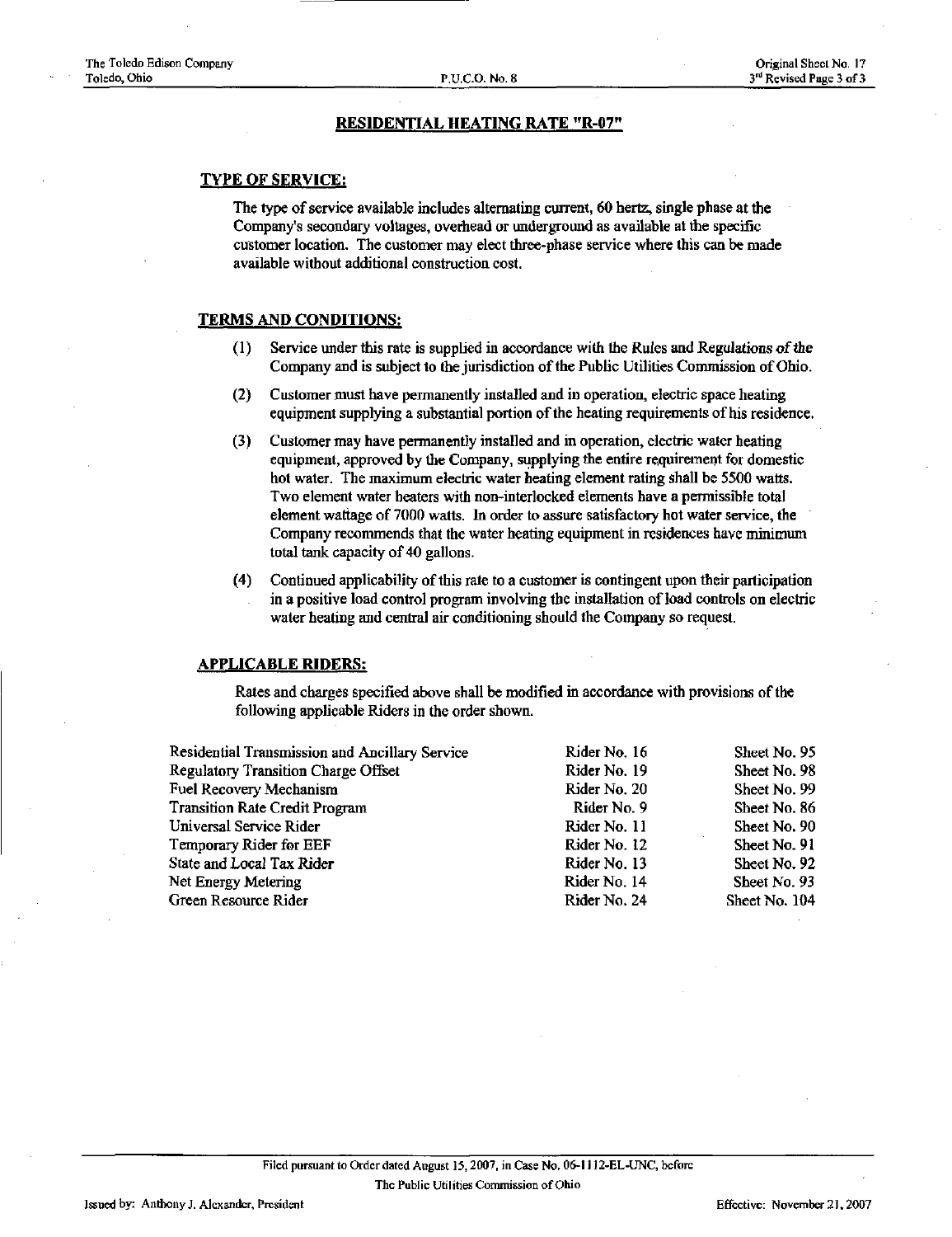P.U.C.O. No. 8

### OPTIONAL ELECTRICALLY HEATED APARTMENT RATE "R.09"

- (5) Insulation Criteria to be eligible for this rate are:
	- R-38 Ceiling
	- R-18 Wall (combination of cavity insulation and exterior sheathing)
	- R-19 Floor over unheated spaces
	- R-5 Masonry wall insulation
	- R-5 Slab
	- Double-glazed windows

Insulated metal doors or storm doors on exterior unit doors

In the event the apartment complex undertakes measures to improve the thermal efficiency of the structure in a manner that results in heat loss improvements equivalent to the criteria provided for above, the apartment complex shall have met the criteria of paragraph 5.

- (6) In addition, to qualify for this rate, the apartment complex must utilize heat pumps; or if heating systems other than heat pumps are utilized, any air conditioning system must have a minimum SEER of 10.
- $(7)$  The term of contract for the Summer Time-of-Day option shall be for one year from the start of service under the Option and thereafter until terminated by notice by the Customer, except as otherwise provided in the Company's rules and regulations. Termination by the Customer during the first year shall only be by mutual agreement of the Company.

#### APPLICABLE RIDERS:

Rates and charges specified above shall be modified in accordance with provisions of the following applicable Riders in the order shown.

Residential Transmission and Ancillary Service Regulatory Transition Charge Offset Fuel Recovery Mechanism Transition Rate Credit Program Universal Service Rider Temporary Rider for EEF State and Local Tax Rider Net Energy Metering Green Resource Rider Rider No. 16 Rider No. 19 Rider No. 20 Rider No. 9 Rider No. 11 Rider No. 12 Rider No. 13 Rider No. 14 Rider No. 24 Sheet No. 95 Sheet No. 98 Sheet No. 99 Sheet No. 86 Sheet No. 90 Sheet No. 91 Sheet No. 92 Sheet No. 93 Sheet No. 104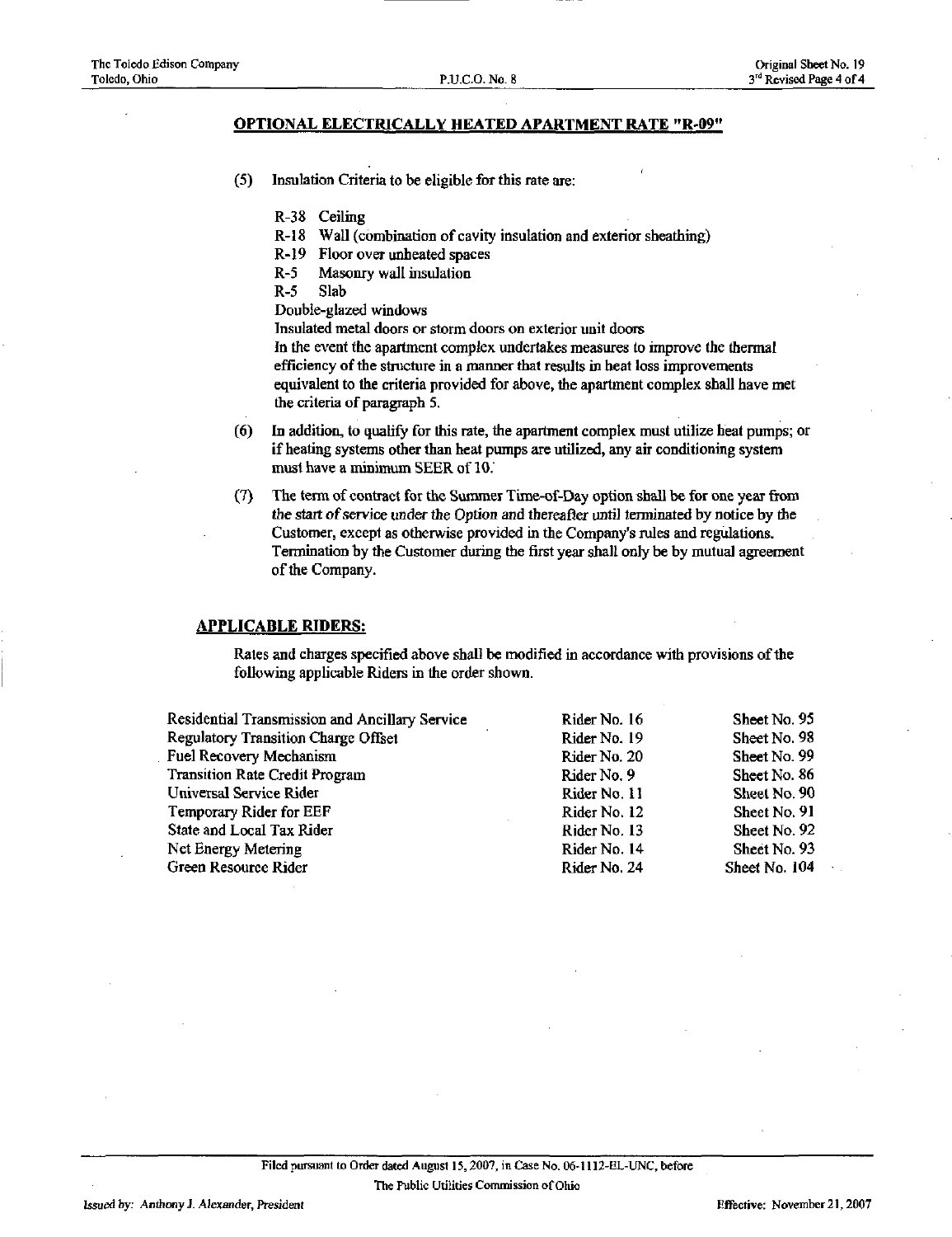## SMALL GENERAL SERVICE RATE "GS-16"

## UNMETERED SERVICE:

Unmetered service is available to customers for commercial purposes consisting of continuous fixed electric loads not exceeding 15 kilowatts which can be served by a standard service drop from the Company's existing secondary distribution system.

Kilowatt-hours shall be determined for each month by taking the product of 730 times the rated or measured load in kilowatts.

Each separate point of delivery of service shall be considered as one customer and billed separately.

The customer shall notify the Company in advance of every change in connected load, and the Company reserves the right to inspect the customer's equipment at any time to verify or measure the actual load. In the event the customer fails to notify the Company of an increase in load, the Company shall be entitled to render an adjusted bill on the basis of the increased load for the fiiU period such load was connected and fiirther reserves the right to refuse to provide unmetered service at the delivery point thereafter.

#### TERMS AND CONDITIONS:

- (1) Service under this rate is supplied in accordance with the Rules and Regulations of the Company and is subject to the jurisdiction of the Public Utilities Commission of Ohio.
- (2) Service under this rate shall be alternating current, 60 Hertz, single and three phase at the Company's standard voltages.
- (3) Customers who desire combined light and power service on this rate, as such service becomes available, shall make such changes in their wiring and/or equipment as may be necessary to receive all service from the Company's four wire secondary system.
- (4) The term of contract shall be for one year from date of application and thereafter until terminated by ten days written notice from the customer to the Company, except as otherwise provided in the temporary service clause of this rate or in the Company's mles and regulations.

#### APPLICABLE RIDERS:

| Commercial Transmission and Ancillary Service | Rider No. 17 | Sheet No. 96  |
|-----------------------------------------------|--------------|---------------|
| <b>Regulatory Transition Charge Offset</b>    | Rider No. 19 | Sheet No. 98  |
| <b>Fuel Recovery Mechanism</b>                | Rider No. 20 | Sheet No. 99  |
| <b>Electric Fuel Component</b>                | Rider No. 1  | Sheet No. 79  |
| Universal Service Rider                       | Rider No. 11 | Sheet No. 90  |
| Temporary Rider for EEF                       | Rider No. 12 | Sheet No. 91  |
| Net Energy Metering                           | Rider No. 14 | Sheet No. 93  |
| State kWh Tax Self-Assessor Credit            | Rider No. 15 | Sheet No. 94  |
| Green Resource Rider                          | Rider No. 24 | Sheet No. 104 |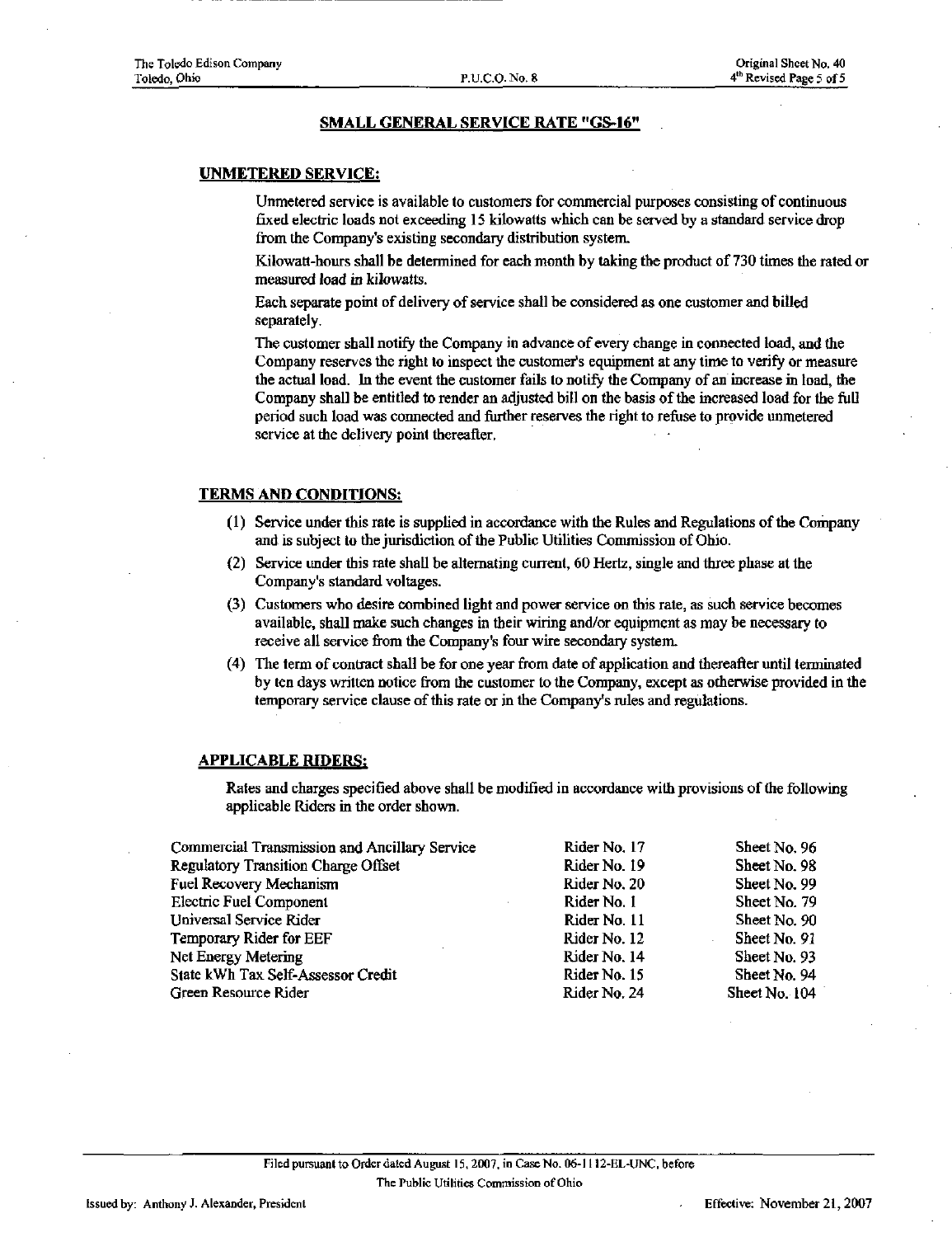### SMALL SCHOOL RATE "SR-la"

#### SEASONAL PERIODS:

The Summer period shall be the billing months of May through September and the Winter period shall be the billing months of October through April.

## MINIMUM CHARGE:

The minimum charge per month shall be the customer charge.

#### TERMS OF PAYMENT:

All bills for service shall be payable on or before the due date shown on the bill. The due date for non-residential bills shall not be less than twenty-one days after the mailing of the bill. Interest, at the rate of 1.5 percent (1.5%) per month, shall be charged on any unpaid balance existing at the next billing date for all Customers.

#### DETERMINATION OF MONTHLY BILLING DEMAND:

The Company will install a demand meter to determine the maximum integrated fifteen minute demand attained at any time during the month. The Monthly Demand thus established, but not less than fiffy percent of the maximum Monthly Demand within the four month period ending with the month under consideration, shall be taken as the Monthly Billing Demand for that month, provided that said demand shall not be less than 5 kilowatts.

In the event the characteristics of the customer's load are highly fluctuating as in the case of elevators, hoists, cranes and similar equipment, the Monthly Billing Demand in kilowatts shall be sixty percent of the horsepower nameplate rating of the equipment, less fifteen kilowatts.

In the event the Company, in order to prevent voltage fluctuations or disturbances on its system, requires the customer to install a separate transformer or transformers to provide service for X-ray machines, welders, and other equipment having similar characteristics, such service shall be metered and billed separately from the customer's other service. The Monthly Billing Demand in kilowatts for such separate service shall be seventy percent of the kilovoltampere nameplate rating of the Company's standard size transformers required, less fifteen kilowatts.

The Company may, at its option, test or meter the power factor of the customer's load. A lagging power factor of less than eight tenths (0.8) shall be adjusted by multiplying the demand by the ratio that 0.8 bears to the actual power factor of the load. No adjustment will be made where the power factor is found to be greater than 0.8 lagging, or for a leading power factor.

Monthly Billing Demand shall be computed to the closest kilowatt.

#### OFF-PEAK OPTION:

A Full Service customer may request the installation of appropriate metering and time based recording equipment so that the Monthly Billing Demand may be determined under this optional provision. Such customer shall pay the added cost of the new metering and recording system in excess of the cost of a standard metering system for a similar customer of this rate class. There shall also be an additional Customer Charge of \$90.00 if a detailed demand profile is provided by the Company at the customer's request. Election of this option shall be for a minimum term of one year. A Full Service customer is one that receives all retail electric services from the Company.

Under this option the maximum monthly demand for Full Service customers shall be subject to redetermination as follows: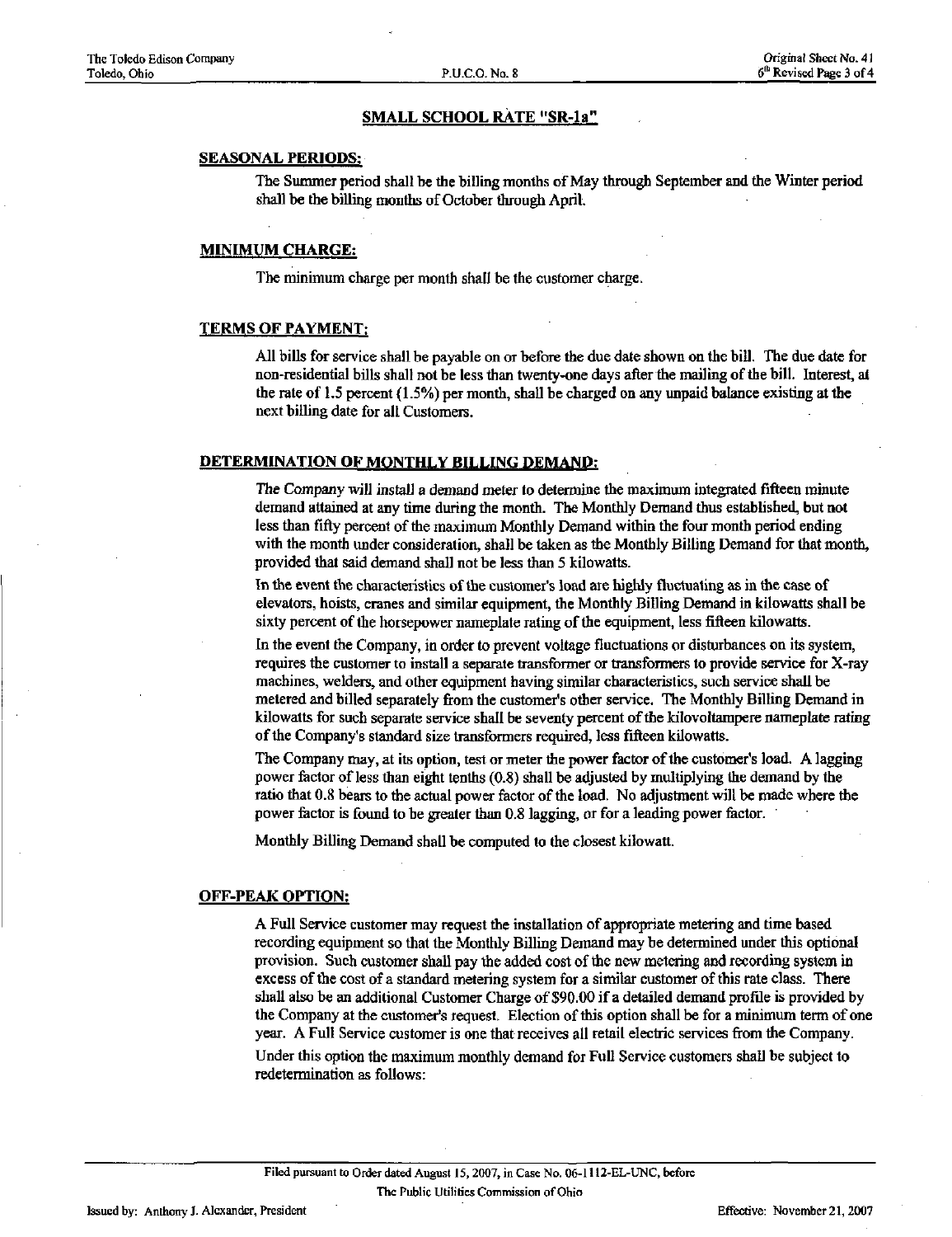## SMALL SCHOOL RATE "SR-la"

## OFF-PEAK OPTION: (Cont'd)

If the customer's actual maximum monthly demand occurs during off-peak hours, the customer's maximum monthly demand for billing purposes will be the actual maximum monthly demand less three-fourths (3/4) of the difference between the actual maximum monthly demand and the highest demand attained during the on-peak hours of the same month. For purposes of this calculation, off-peak hours are all hours in each day, except the hours between 0800 hours (8:00 a.m.) and 2000 hours (8:00 p.m.), Monday thru Friday, excluding legal holidays specified as exempt by the Company. These holidays are New Year's Day, Good Friday, Memorial Day, Independence Day, Labor Day, Thanksgiving Day and Christmas Day, and Mondays which are legally designated as a day of observance in lieu of the above holidays when they occur on weekend days. For limited periods, additional days and hours may be considered off-peak at the option of the Company.

## APPLICATION DATE. TERMINATION:

The Application Date means the date on which the Customer applied for service under this tariff This tariff will terminate on June 1, 1995, imless approval to extend this tariff is sought by the Company and granted by the Public Utilities Commission of Ohio. The term of the contract shall cover the period from the date of application to June 1,1995, with a self-renewal provision for successive periods of two years each until either party shall give at least one year written notice to the other of its intention to discontinue at the end of any period. If it is determined that said service location no longer qualifies, billing under this tariff will cease upon thirty (30) days advance written notice filed by the Company with the Customer.

## TERMS AND CONDITIONS:

- (1) Service imder this rate is supplied in accordance with the Rules and Regulations of the Company and is subject to the jurisdiction of the Public Utilities Commission of Ohio.
- (2) Service under this rate shall be alternating current, 60 Hertz, single and three phase at the Company's standard voltages.
- (3) Customers who desire combined light and power service on this rate, as such service becomes available, shall make such changes in their wiring and/or equipment as may be necessary to receive all service from the Company's four wire secondary system.

#### APPLICABLE RIDERS:

| Commercial Transmission and Ancillary Service | Rider No. 17 | Sheet No. 96    |
|-----------------------------------------------|--------------|-----------------|
| <b>Regulatory Transition Charge Offset</b>    | Rider No. 19 | Sheet No. 98    |
| Returning Customer Generation Service Charge  | Rider No. 22 | Sheet No. 101   |
| <b>Shopping Credit Rider</b>                  | Rider No. 21 | Sheet No. 100   |
| Shopping Credit Adder                         | Rider No. 23 | Sheet No. 102   |
| Fuel Recovery Mechanism                       | Rider No. 20 | Sheet No. 99    |
| <b>Electric Fuel Component</b>                | Rider No. 1  | Sheet No. $791$ |
| Universal Service                             | Rider No. 11 | Sheet No. 90    |
| Temporary Rider for EEF                       | Rider No. 12 | Sheet No. 91    |
| State and Local Tax Rider                     | Rider No. 13 | Sheet No. 92    |
| Net Energy Metering                           | Rider No. 14 | Sheet No. 93    |
| Green Resource Rider                          | Rider No. 24 | Sheet No. 104   |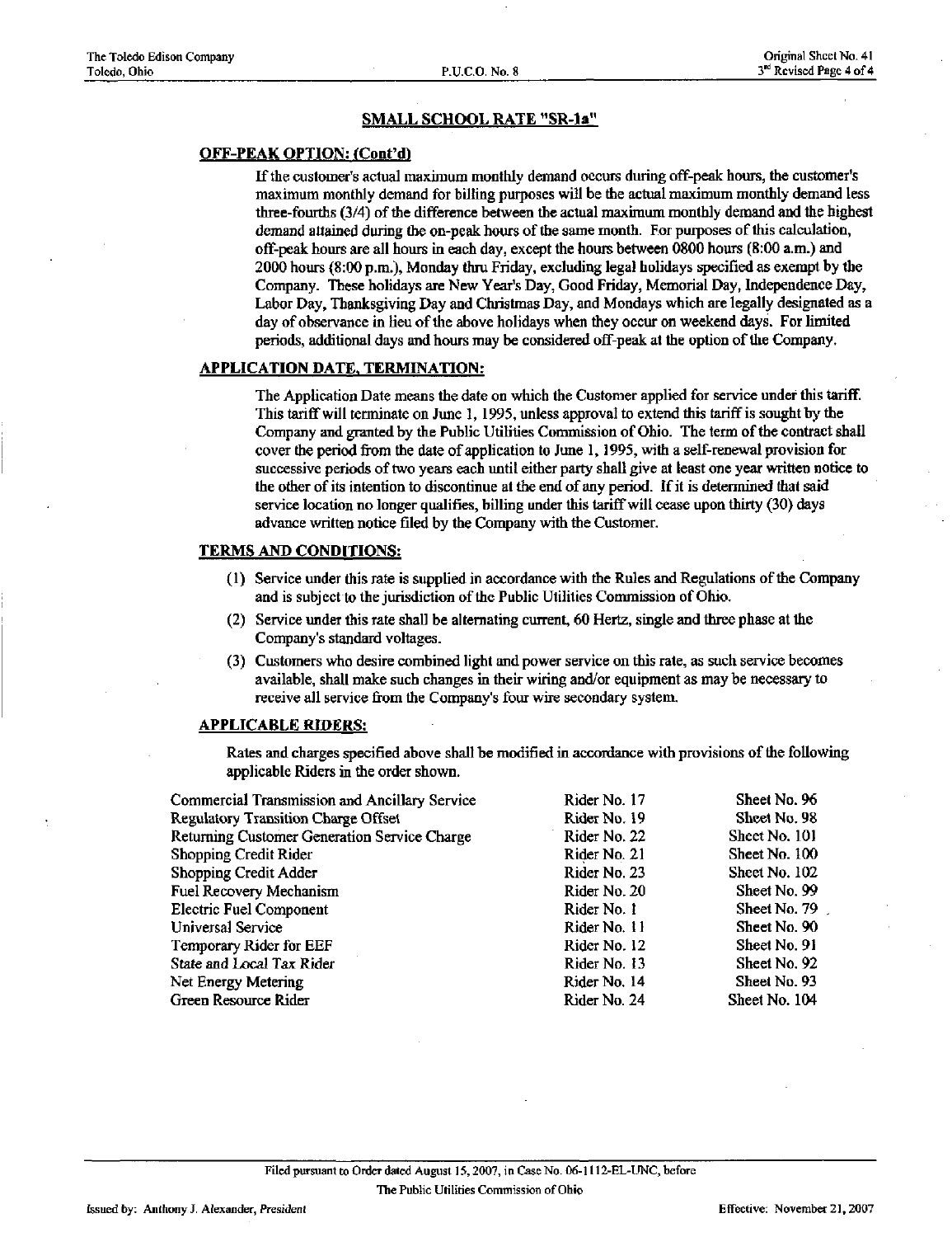## LARGE SCHOOL RATE "SR-2a'

#### TERMS AND CONDITIONS: (Cont'd)

When, in the judgment of the Company, circuit breakers are required in the customer's substation for assuring the continuity of service to the customer or for the protection of service to other customers, the customer shall furnish, install, own and maintain such circuit breakere with rating as specified by the Company.

- (4) The customer shall provide, without charge to the Company, the necessary space, structure and foundations for the Company's metering equipment and instruments.
- (5) The Company shall have access to the premises at all times. All equipment furnished by the Company shall be and remain the property of the Company.
- (6) The customer shall provide all equipment necessary to regulate his operations so that the Company's primary voltage shall not be subject to excessive variation.
- (7) For the protection of the Company's facilities, the customer may be required to furnish, install, and mamtain a load limiting device approved by and under the sole confrol of the Company.
- (8) Where the customer desnes lighting service incidental to his power requirements such service may be purchased under this rate provided the customer furnishes the additional transformers and all other equipment necessary. All such incidental lighting shall be metered through the power meter.
- (9) The customer shall use extraordinary care in so designing his circuits that the loads on the individual phases shall be practically balanced at all times.

#### APPLICABLE RIDERS:

| Commercial Transmission and Ancillary Service | Rider No. 17 | Sheet No. 96  |
|-----------------------------------------------|--------------|---------------|
| <b>Regulatory Transition Charge Offset</b>    | Rider No. 19 | Sheet No. 98  |
| <b>Returning Customer Charge</b>              | Rider No. 22 | Sheet No. 101 |
| Shopping Credit Rider                         | Rider No. 21 | Sheet No. 100 |
| <b>Shopping Credit Adder</b>                  | Rider No. 23 | Sheet No. 102 |
| Fuel Recovery Mechanism                       | Rider No. 20 | Sheet No. 99  |
| <b>Electric Fuel Component</b>                | Rider No. 1  | Sheet No. 79  |
| Universal Service Rider                       | Rider No. 11 | Sheet No. 90  |
| Temporary Rider for EEF                       | Rider No. 12 | Sheet No. 91  |
| Net Energy Metering                           | Rider No. 14 | Sheet No. 93  |
| State kWh Tax Self-Assessor Credit            | Rider No. 15 | Sheet No. 94  |
| Green Resource Rider                          | Rider No. 24 | Sheet No. 104 |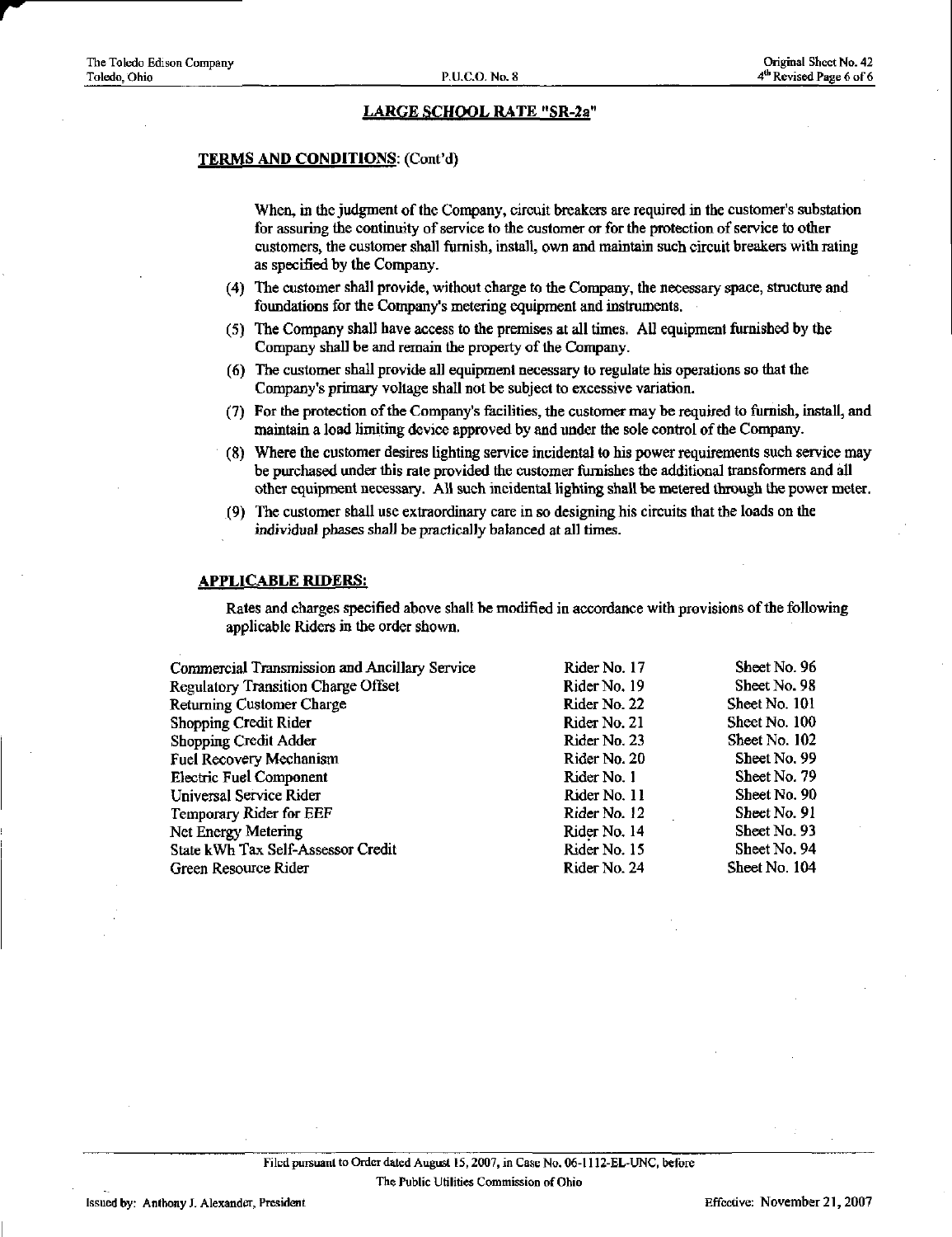## LARGE GENERAL SERVICE RATE "GS-12"

## TERMS OF SERVICE & CONTRACT:

Service shall be supplied at the legal rates in effect at the time service is rendered for the following terms with a self-renewal provision for successive periods of one year each until either party shall give at least ninety days written notice to the other of its intention to discontinue at the end of any period.

| <b>Contract Capacity</b> |                              | <b>Term of Contract</b> |
|--------------------------|------------------------------|-------------------------|
|                          | Up to 150 kilovolt-amperes   | 1 Year                  |
|                          | 150 to 1000 kilovolt-amperes | 2 Years                 |
| Over                     | 1000 kilovolt-amperes        | 3 Years                 |

#### APPLICABLE RIDERS:

| Industrial Transmission and Ancillary Service | Rider No. 18 | Sheet No. 97  |
|-----------------------------------------------|--------------|---------------|
| <b>Regulatory Transition Charge Offset</b>    | Rider No. 19 | Sheet No. 98  |
| Fuel Recovery Mechanism                       | Rider No. 20 | Sheet No. 99  |
| <b>Electric Fuel Component</b>                | Rider No. 1  | Sheet No. 79  |
| Universal Service Rider                       | Rider No. 11 | Sheet No. 90  |
| Temporary Rider for EEF                       | Rider No. 12 | Sheet No. 91  |
| Net Energy Metering                           | Rider No. 14 | Sheet No. 93  |
| State kWh Tax Self-Assessor Credit            | Rider No. 15 | Sheet No. 94  |
| Green Resource Rider                          | Rider No. 24 | Sheet No. 104 |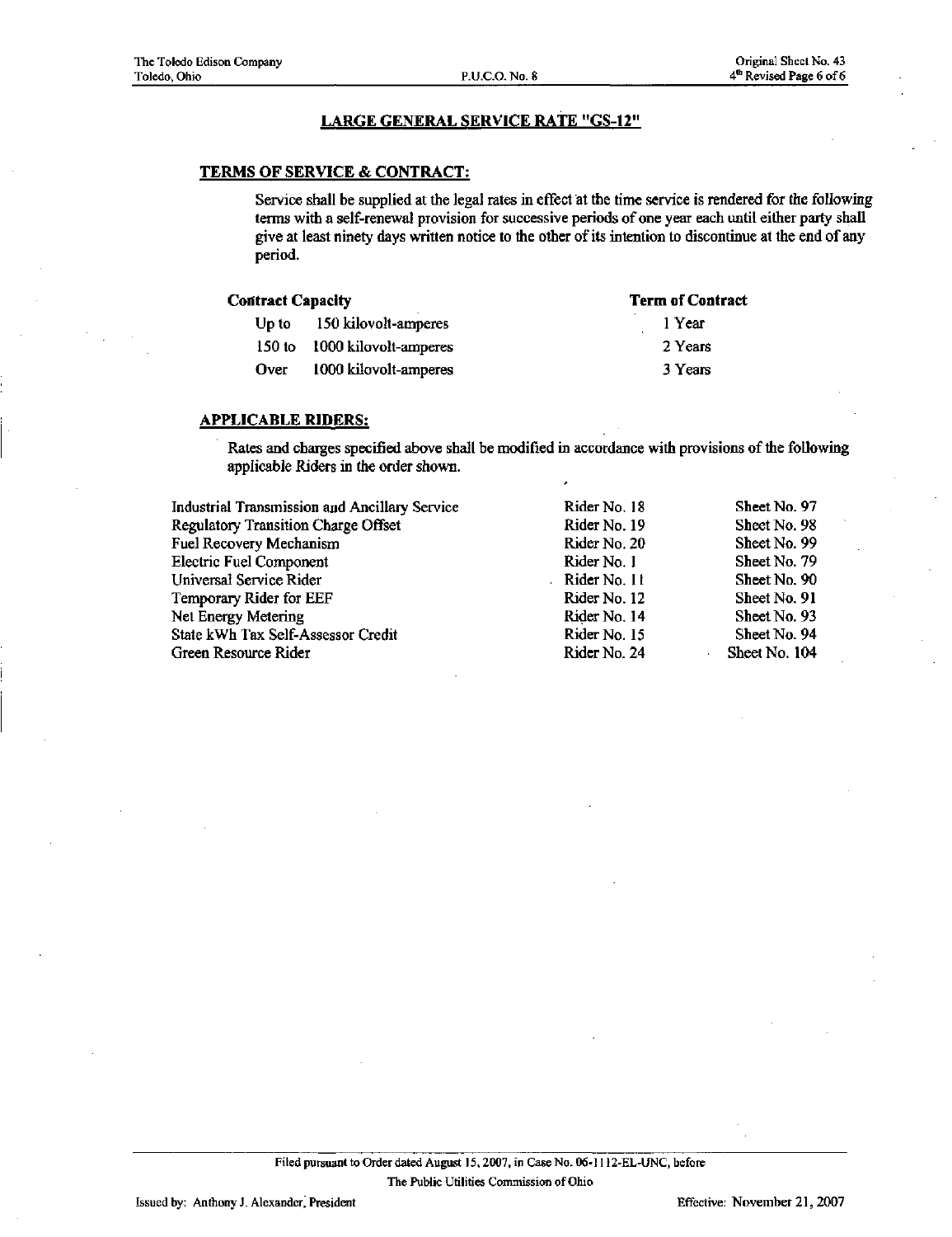### GENERAL SERVICE RATE "GS-14"

#### SCHEDULE TRANSFERS:

(1) If in any month the demand equals or exceeds 30 kW, the service for that month and for subsequent months shall be billed under the Small General Service Schedule as long as such schedule is applicable.

Any customer with an annual hours use (KWH/KW) of 275 or higher may obtain service under the Small General Service Schedule. Customers may change rates once per year, in January, or at the initial mstallation.

(2) Demand meters will be installed when, in the judgment of the Company based on tests or other data, the billing demand may exceed 30 kW.

#### TERMS AND CONDITIONS:

- (1) Service under this rate is supplied in accordance with the Rules and Regulations of the Company and is subject to the jurisdiction of the Public Utilities Commission of Ohio.
- (2) Service under this rate shall be alternating current, 60 Hertz, single and three phase at the Company's standard voltages.
- (3) In the event the Company, in order to prevent voltage fluctuations or disturbances on its system, requires the customer to install a separate transformer or transformers to provide service for x-ray machines, welders, and other equipment having similar characteristics, such service shall be metered and billed separately from the customer's other service. The Monthly Billing Demand in kilowatts for such separate service shall be seventy percent of the kilovoltampere nameplate rating of the Company's standard size transformers required, less fifteen kilowatts.
- (4) Customers who desire combined light and power service on this rate, as such service becomes available, shall make such changes in their wiring and/or equipment as may be necessary to receive all service from the Company's four wire secondary system.
- $(5)$  Service under this rate without a demand meter installed is available to facilities used for public religious worship that qualify by having the primary use of electric service for public religious service during off-peak hours. Facilities used for on-peak weekday school purposes shall not be eligible for this rate.
- (6) The term of contract shall be for one year from date of application and thereafter until terminated by ten days written notice from the customer to the Company, except as otherwise provided in the temporary service clause of this rate or in the Company's rules and regulations.

#### APPLICABLE RIDERS:

Rates and charges specified above shall be modified in accordance with provisions of the following applicable Riders in the order shown.

| Commercial Transmission and Ancillary Service | Rider No. 17 | Sheet No. 96  |
|-----------------------------------------------|--------------|---------------|
| Regulatory Transition Charge Offset           | Rider No. 19 | Sheet No. 98  |
| Returning Customer Generation Service Charge  | Rider No. 22 | Sheet No. 101 |
| Shopping Credit Rider                         | Rider No. 21 | Sheet No. 100 |
| Shopping Credit Adder                         | Rider No. 23 | Sheet No. 102 |
| Fuel Recovery Mechanism                       | Rider No. 20 | Sheet No. 99  |
| <b>Electric Fuel Component</b>                | Rider No. 1  | Sheet No. 79  |
| Universal Service Rider                       | Rider No. 11 | Sheet No. 90  |
| Temporary Rider for EEF                       | Rider No. 12 | Sheet No. 91  |
| Net Energy Metering                           | Rider No. 14 | Sheet No. 93  |
| State kWh Tax Self-Assessor Credit            | Rider No. 15 | Sheet No. 94  |
| Green Resource Rider                          | Rider No. 24 | Sheet No. 104 |
|                                               |              |               |

Filed pursuant to Order dated August 15,2007, in Case No. 06-1112-EL-UNC, before The Public Utilities Commission of Ohio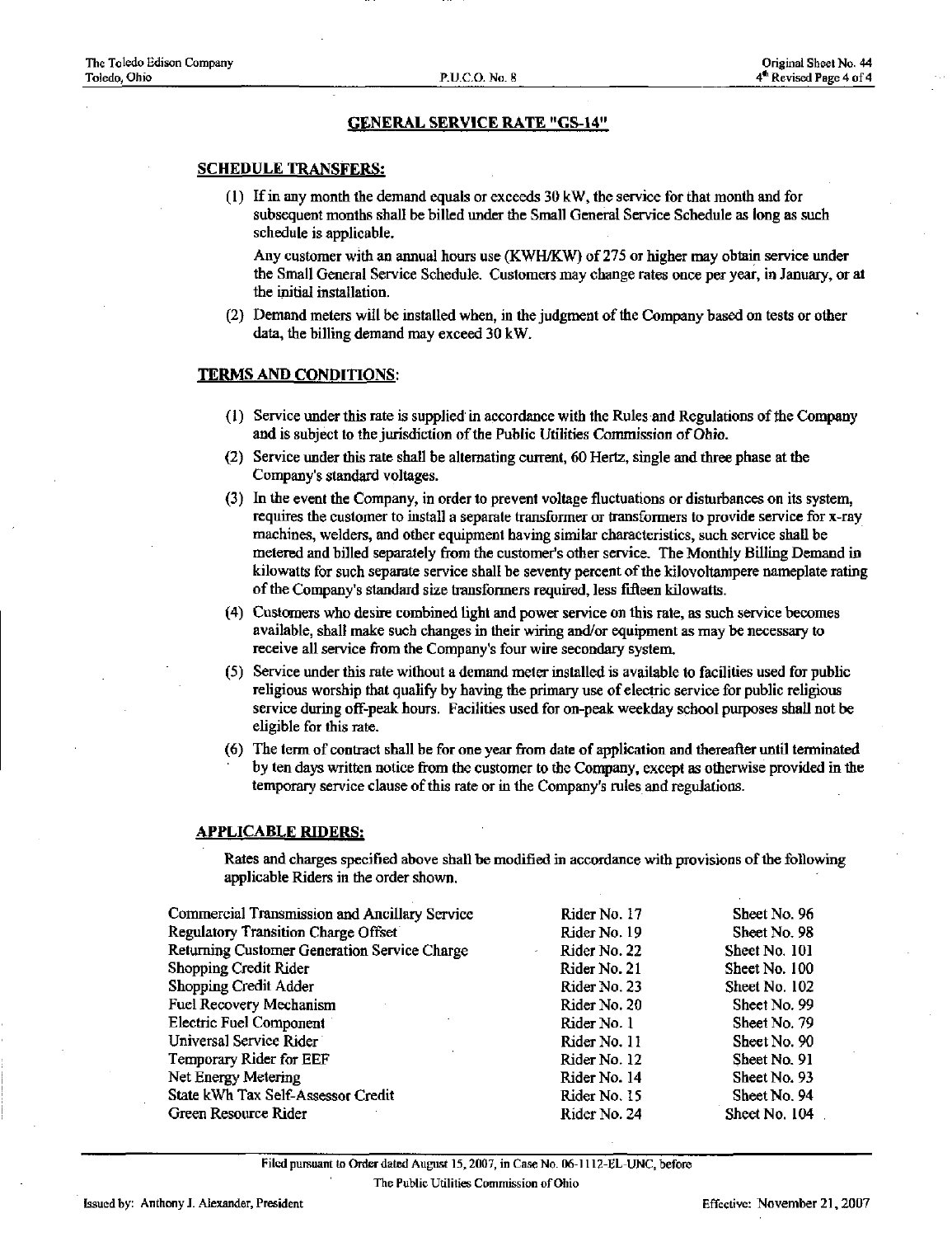#### SMALL GENERAL SERVICE SCHEDULE

#### TERMS AND CONDITIONS:

- (1) Service under this rate is supplied in accordance with the Rules and Regulations of the Company and is subject to the jurisdiction of the Public Utilities Commission of Ohio.
- (2) Service under this rate shall he alternating current, 60 Hertz, single and three phase at the Company's standard voltages.
- (3) Customers who desire combined light and power service on this rate, as such service becomes available, shall make such changes in their wuing and/or equipment as may be necessary to receive all service from the Company's four wire secondary system.
- (4) The term of contract shall be for one year from date of application and thereafter until terminated by ten days written notice from the customer to the Company, except as otherwise provided in the temporary service clause of this rate or in the Company's rules and regulations.

## APPLICABLE RIDERS:

| Commercial Transmission and Ancillary Service | Rider No. 17 | Sheet No. 96  |
|-----------------------------------------------|--------------|---------------|
| Regulatory Transition Charge Offset           | Rider No. 19 | Sheet No. 98  |
| <b>Returning Customer Generation Service</b>  | Rider No. 22 | Sheet No. 101 |
| Shopping Credit Rider                         | Rider No. 21 | Sheet No. 100 |
| Shopping Credit Adder                         | Rider No. 23 | Sheet No. 102 |
| Fuel Recovery Mechanism                       | Rider No. 20 | Sheet No. 99  |
| <b>Electric Fuel Component</b>                | Rider No. 1  | Sheet No. 79  |
| Universal Service Rider                       | Rider No. 11 | Sheet No. 90  |
| Temporary Rider for EEF                       | Rider No. 12 | Sheet No. 91  |
| State and Local Tax Rider                     | Rider No. 13 | Sheet No. 92  |
| Net Energy Metering                           | Rider No. 14 | Sheet No. 93  |
| Green Resource Rider                          | Rider No. 24 | Sheet No. 104 |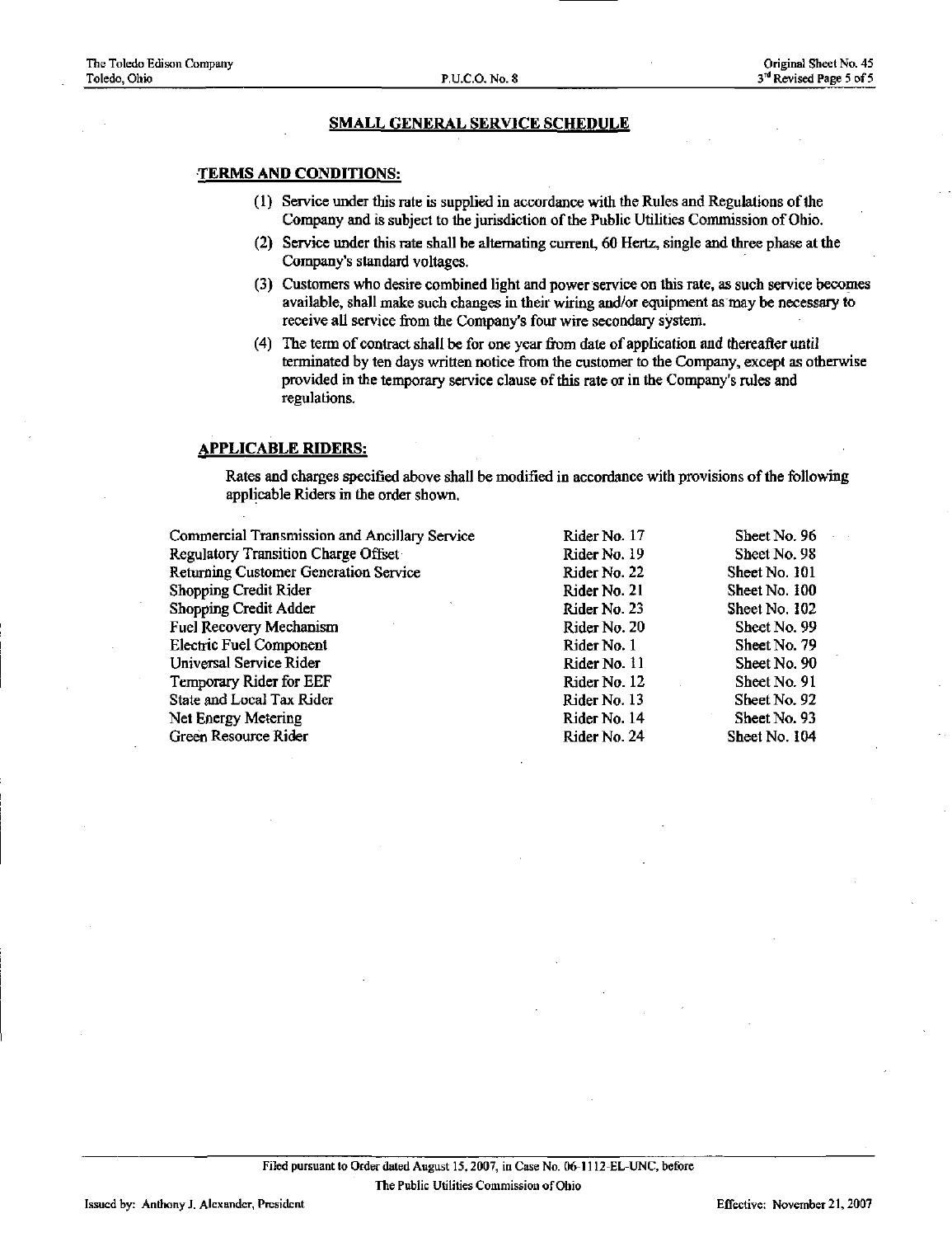## MEDIUM GENERAL SERVICE SCHEDULE

#### TERMS AND CONDITIONS: (Cont'd)

- (4) The customer shall provide, without charge to the Company, the necessary space, structure and foundations for the Company's metering equipment and instruments.
- (5) The Company shall have access to the premises at all times. All equipment fiimished by the Company shall be and remam the property of the Company.
- (6) The customer shall provide all equipment necessary to regulate his operations so that the Company's primary voltage shall not be subject to excessive variation.
- (7) For the protection of the Company's facilities, the customer may be required to furnish, install, and maintain a load limiting device approved by and under the sole control of the Company.
- (8) Where the customer desires lighting service incidental to his power requirements such service may be purchased under this rate provided the customer furnishes the additional transformers and all other equipment necessary. All such incidental lighting shall be metered through the power meter.
- (9) The customer shall use extraordinary care in so designing his circuits that the loads on the individual phases shall be practically balanced at all times.

## TERMS OF SERVICE & CONTRACT:

Service shall be supplied at the legal rates in effect at the time service is rendered for the following terms with a self-renewal provision for successive periods of one year each until either party shall give at least ninety days written notice to the other of its intention to discontinue at the end of any period.

| <b>Contract Capacity</b> |                          | <b>Term of Contract</b> |         |
|--------------------------|--------------------------|-------------------------|---------|
|                          | 150 to $1000 \text{ kW}$ | ٠                       | 4 Years |
| Over                     | 1000 kW                  |                         | 5 Years |

#### APPLICABLE RIDERS:

| Commercial Transmission and Ancillary Service | Rider No. 17 | Sheet No. 96  |
|-----------------------------------------------|--------------|---------------|
| <b>Regulatory Transition Charge Offset</b>    | Rider No. 19 | Sheet No. 98  |
| Returning Customer Generation Service Charge  | Rider No. 22 | Sheet No. 101 |
| Shopping Credit Rider                         | Rider No. 21 | Sheet No. 100 |
| Shopping Credit Adder                         | Rider No. 23 | Sheet No. 102 |
| Fuel Recovery Mechanism                       | Rider No. 20 | Sheet No. 99  |
| Electric Fuel Component                       | Rider No. 1  | Sheet No. 79  |
| Universal Service Rider                       | Rider No. 11 | Sheet No. 90  |
| Temporary Rider for EEF                       | Rider No. 12 | Sheet No. 91  |
| Net Energy Metering                           | Rider No. 14 | Sheet No. 93  |
| State kWh Tax Self-Assessor Credit            | Rider No. 15 | Sheet No. 94  |
| Green Resource Rider                          | Rider No. 24 | Sheet No. 104 |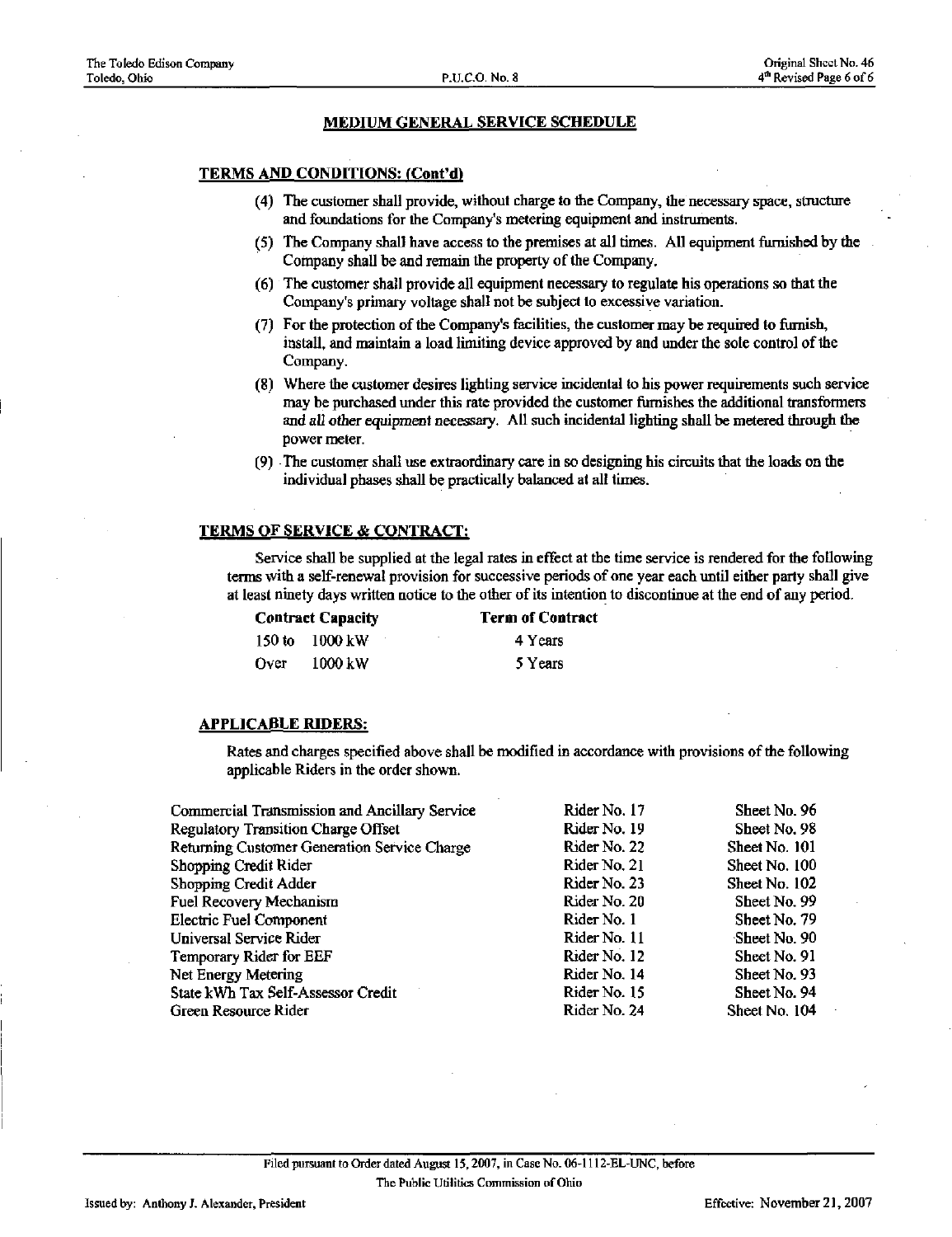## GENERAL SERVICE ELECTRIC SPACE CONDITIONING RATE "GS-l"

#### SEASONAL PERIODS:

The Sununer period shall be the billing months of June through September and the Winter period shall be the billing months of October through May.

## TERMS OF PAYMENT:

All bills for service shall be payable on or before the due date shown on the bill. The due date for nonresidential bills shall not be less than twenty-one days after the mailing of the bill. Interest, at the rate of 1.5 percent (1.5%) per month, shall be charged on any unpaid balance existing at the next billing date for all Customers.

## ACCOUNT ACTIVATION:

The initial bill for a new customer or a customer at a new location shall include an account activation charge of \$8.00.

#### SPECIAL RULES:

- 1. The Customer shall furnish a separate circuit (or equivalent) to which approved space heating and air conditioning equipment shall be permanently connected and metered. Such circuit shall be so designed and constructed that no other electrical devices shall be cormected thereto, except as described in Special Rule 2.
- 2. Electric water heaters may be connected to the space conditioning circuit. Such water heaters shall be of the automatic storage type with thermostatically controlled heating elements. Water heating may be on a controlled basis at the option of the Company.
- 3. Air conditioning equipment separate from the space heating equipment shall have an electrical capacity not greater than that of the space heating equipment.
- 4. Service under this rate shall be provided at or near the location of service for other electrical requirements of the building. The Company reserves the right to provide under this rate at the delivery voltage provided for other electrical requirements.
- 5. Other Uses:

All other utilization shall be billed under the applicable schedules of the Company.

#### TERMS AND CONDITIONS:

Service under this tariff is supplied in accordance with Rules and Regulations of the Company. Any term or condition not covered in this tariff, including contract length, shall be governed by the appropriate section of the tariff applicable to electrical utilization other than electric space conditioning as defined in this tariff and is subject to the jurisdiction of the Public Utilities Commission of Ohio.

#### APPLICABLE RIDERS:

Rates and charges specified above shall be modified in accordance with provisions of the following applicable Riders in the order shown.

| Commercial Transmission and Ancillary Service | Rider No. 17 | Sheet No. 96  |
|-----------------------------------------------|--------------|---------------|
| Regulatory Transition Charge Offset           | Rider No. 19 | Sheet No. 98  |
| Fuel Recovery Mechanism                       | Rider No. 20 | Sheet No. 99  |
| <b>Electric Fuel Component</b>                | Rider No. 1  | Sheet No. 79  |
| Universal Service Rider                       | Rider No. 11 | Sheet No. 90  |
| Temporary Rider for EEF                       | Rider No. 12 | Sheet No. 91  |
| Net Energy Metering                           | Rider No. 14 | Sheet No. 93  |
| State kWh Tax Self-Assessor Credit            | Rider No. 15 | Sheet No. 94  |
| Green Resource Rider                          | Rider No. 24 | Sheet No. 104 |

Filed pursuant to Order dated August 15,2007, in Case No. 06-1112-EL-UNC, before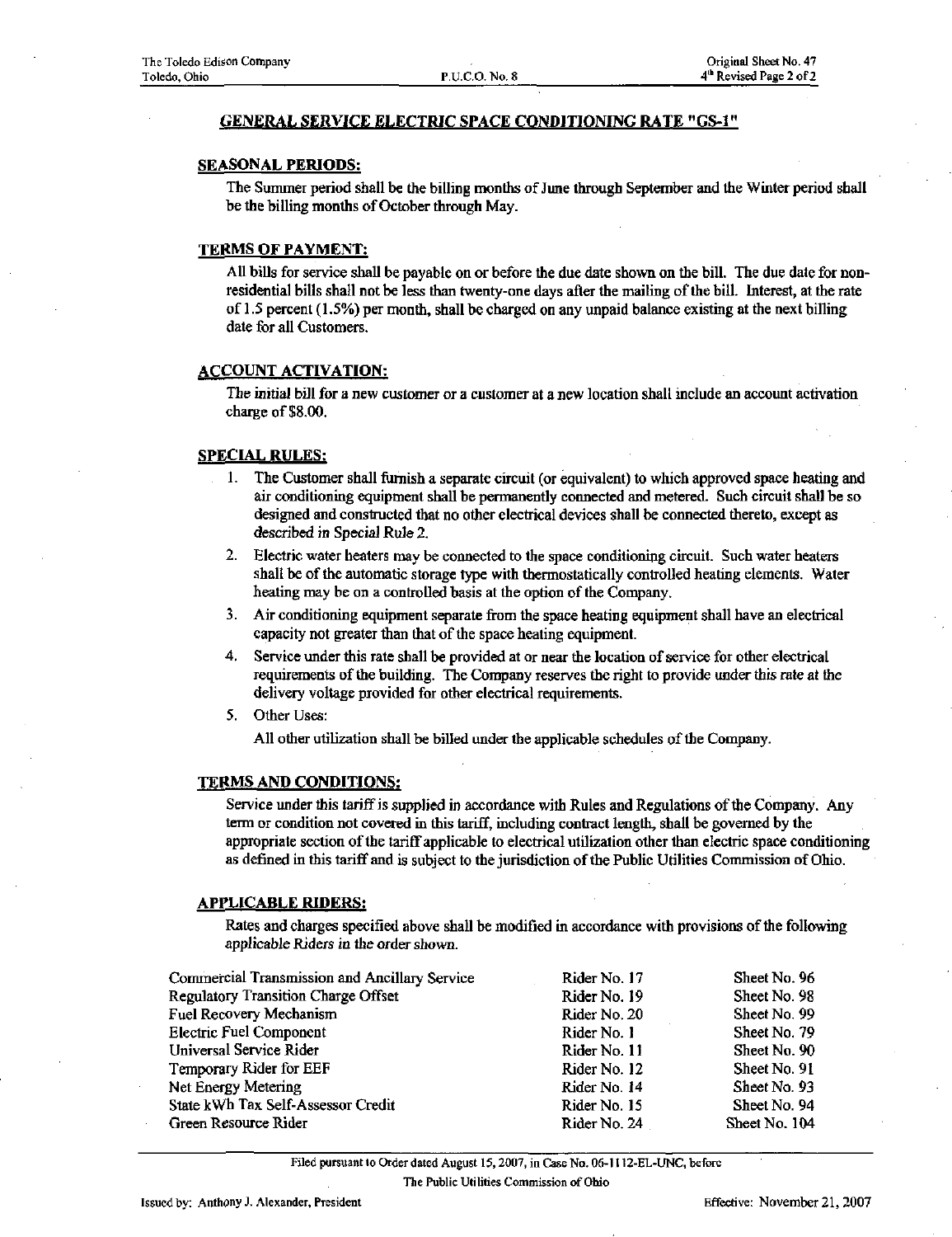## OPTIONAL ELECTRIC PROCESS HEATING AND ELECTRIC BOILER LOAD MANAGEMENT RATE "GS-3"

## APPLICABLE RIDERS:

| Sheet No. 96                                                                                                                                                                                |
|---------------------------------------------------------------------------------------------------------------------------------------------------------------------------------------------|
| Sheet No. 98                                                                                                                                                                                |
| Sheet No. 101                                                                                                                                                                               |
| Sheet No. 100                                                                                                                                                                               |
| Sheet No. 102                                                                                                                                                                               |
| Sheet No. 99                                                                                                                                                                                |
| Sheet No. 79                                                                                                                                                                                |
| Sheet No. 90                                                                                                                                                                                |
| Sheet No. 91                                                                                                                                                                                |
| Sheet No. 92                                                                                                                                                                                |
| Sheet No. 93                                                                                                                                                                                |
| Sheet No. 104                                                                                                                                                                               |
| Rider No. 17<br>Rider No. 19<br>Rider No. 22<br>Rider No. 21<br>Rider No. 23<br>Rider No. 20<br>Rider No. 1<br>Rider No. 11<br>Rider No. 12<br>Rider No. 13<br>Rider No. 14<br>Rider No. 24 |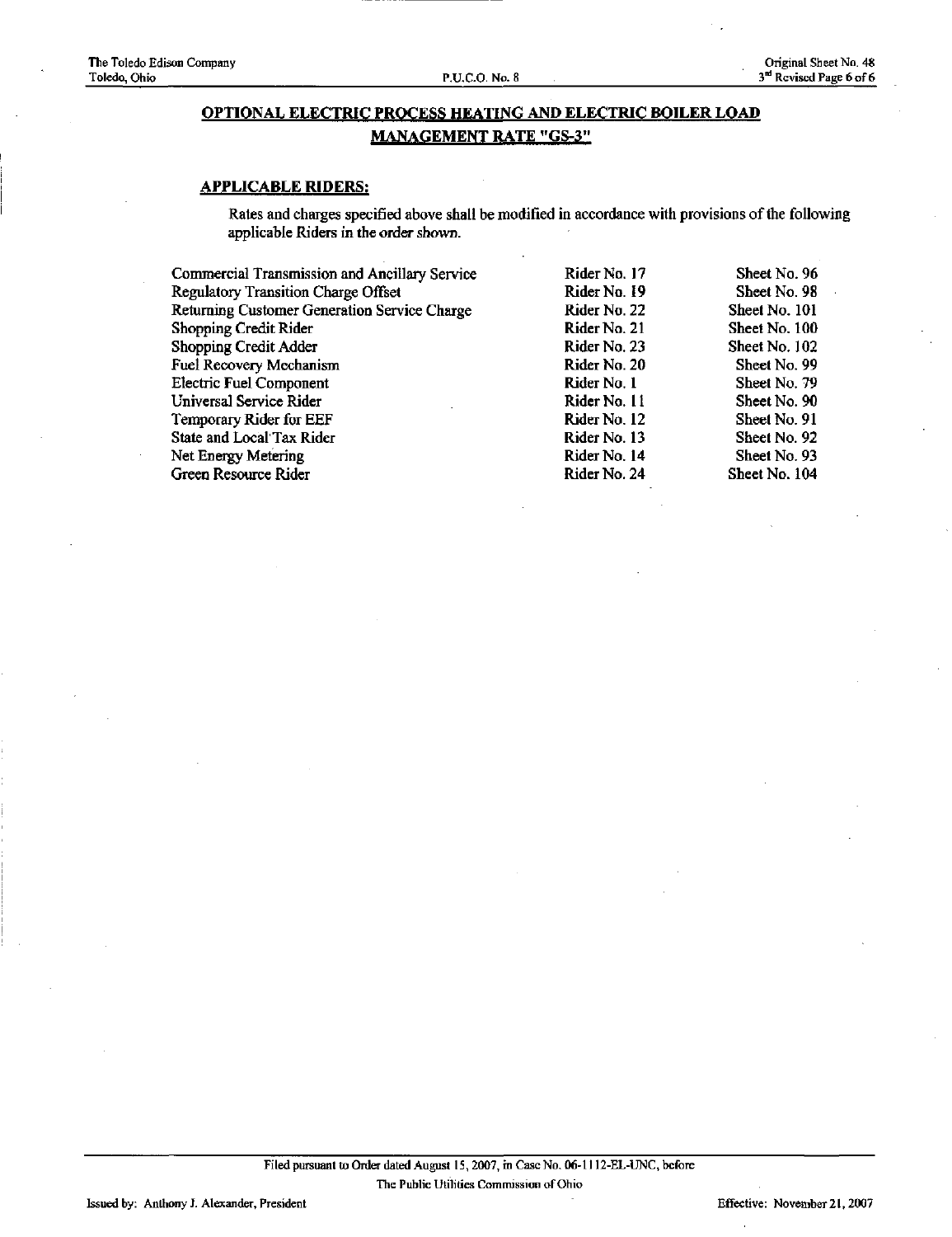#### GENERAL SERVICE HEATING RATE "GS-17"

#### TERMS AND CONDITIONS (Cont'd^

- (8) When service is supplied at primary voltage the Company may, at its option, meter at the primary voltage; or, at secondary voltage with compensation to a primary basis.
- (9) The customer shall use extraordinary care in so designing his circuits that the load on the individual phases shall be practically balanced at all times.

#### APPLICABLE RIDERS:

| Commercial Transmission and Ancillary Service | Rider No. 17 | Sheet No. 96  |
|-----------------------------------------------|--------------|---------------|
| Regulatory Transition Charge Offset           | Rider No. 19 | Sheet No. 98  |
| Returning Customer Generation Service Charge  | Rider No. 22 | Sheet No. 101 |
| Shopping Credit Rider                         | Rider No. 21 | Sheet No. 100 |
| Shopping Credit Adder                         | Rider No. 23 | Sheet No. 102 |
| Fuel Recovery Mechanism                       | Rider No. 20 | Sheet No. 99  |
| <b>Electric Fuel Component</b>                | Rider No. 1  | Sheet No. 79  |
| Universal Service Rider                       | Rider No. 11 | Sheet No. 90  |
| Temporary Rider for EEF                       | Rider No. 12 | Sheet No. 91  |
| Net Energy Metering                           | Rider No. 14 | Sheet No. 93  |
| State kWh Tax Self-Assessor Credit            | Rider No. 15 | Sheet No. 94  |
| Green Resource Rider                          | Rider No. 24 | Sheet No. 104 |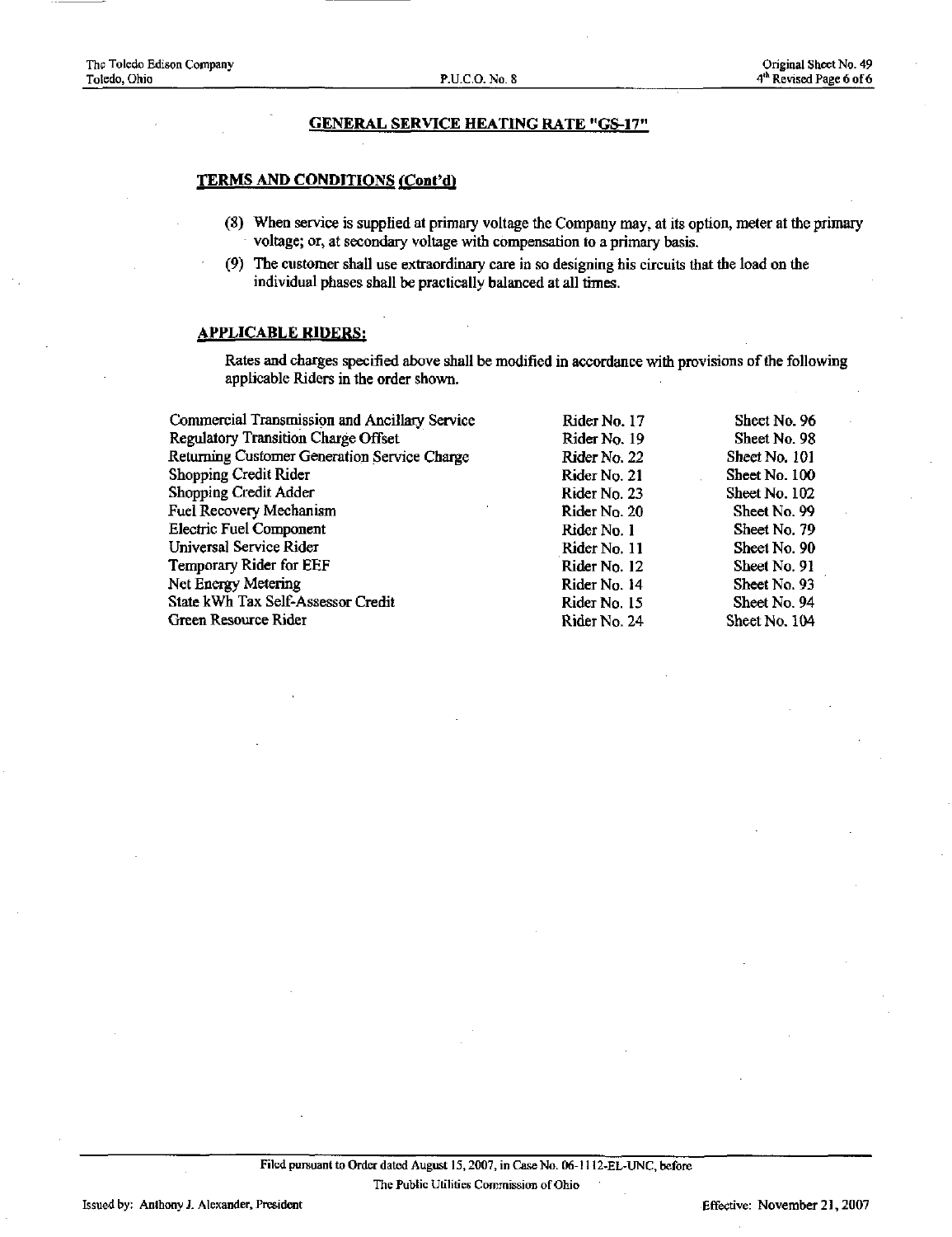#### CONTROLLED WATER HEATING RATE "GS-19"

#### MINIMUM:

The minimum bill shall be the monthly customer charge.

## TERMS OF PAYMENT:

All bills for service shall be payable on or before the due date shown on the bill. The due date for non-residential bills shall not be less than twenty-one days after the mailing of the bill. Interest, at the rate of 1.5 percent (1.5%) per month, shall be charged on any unpaid balance existing at the next billing date for all Customers, except this provision is not applicable to unpaid accoimt balances of customers emolled on income payment plans pursuant to Section 4901:1-18-04(B), Ohio Administrative Code. For residential customers, the late payment service charge will be assessed only when there is more than one late payment in a twelvemonth period.

#### TERMS AND CONDITIONS:

- (1) Service under this rate is supplied in accordance with the Rules and Regulations of the Company and is subject to the jurisdiction of the Public Utilities Commission of Ohio.
- (2) The service supplying electric energy for water heating under this rate shall be controlled by the Company and the hours during which service shall be supplied may be changed from time to time, consistent with changes in the Company's load conditions. Service shall be supplied hereunder for a period of not less than twelve  $(12)$  hours in each twenty-four  $(24)$ hours.
- (3) The Company reserves the right to refuse service to water heating equipment which it considers unable to render satisfactory service when operated in accordance with the requirements of this schedule. The Company does not warrant satisfactory service, operation or installation of non-Company supplied equipment.

### APPLICABLE RIDERS:

Rates and charges specified above shall be modified in accordance with provisions of the following applicable Riders in the order shown.

| Commercial Transmission and Ancillary Service | Rider No. 17 | Sheet No. 96  |
|-----------------------------------------------|--------------|---------------|
| <b>Regulatory Transition Charge Offset</b>    | Rider No. 19 | Sheet No. 98  |
| Fuel Recovery Mechanism                       | Rider No. 20 | Sheet No. 99  |
| Universal Service Rider                       | Rider No. 11 | Sheet No. 90  |
| Temporary Rider for EEF                       | Rider No. 12 | Sheet No. 91  |
| Net Energy Metering                           | Rider No. 14 | Sheet No. 93  |
| State kWh Tax Self-Assessor Credit            | Rider No. 15 | Sheet No. 94  |
| Green Resource Rider                          | Rider No. 24 | Sheet No. 104 |
|                                               |              |               |

The Public Utilities Commission of Ohio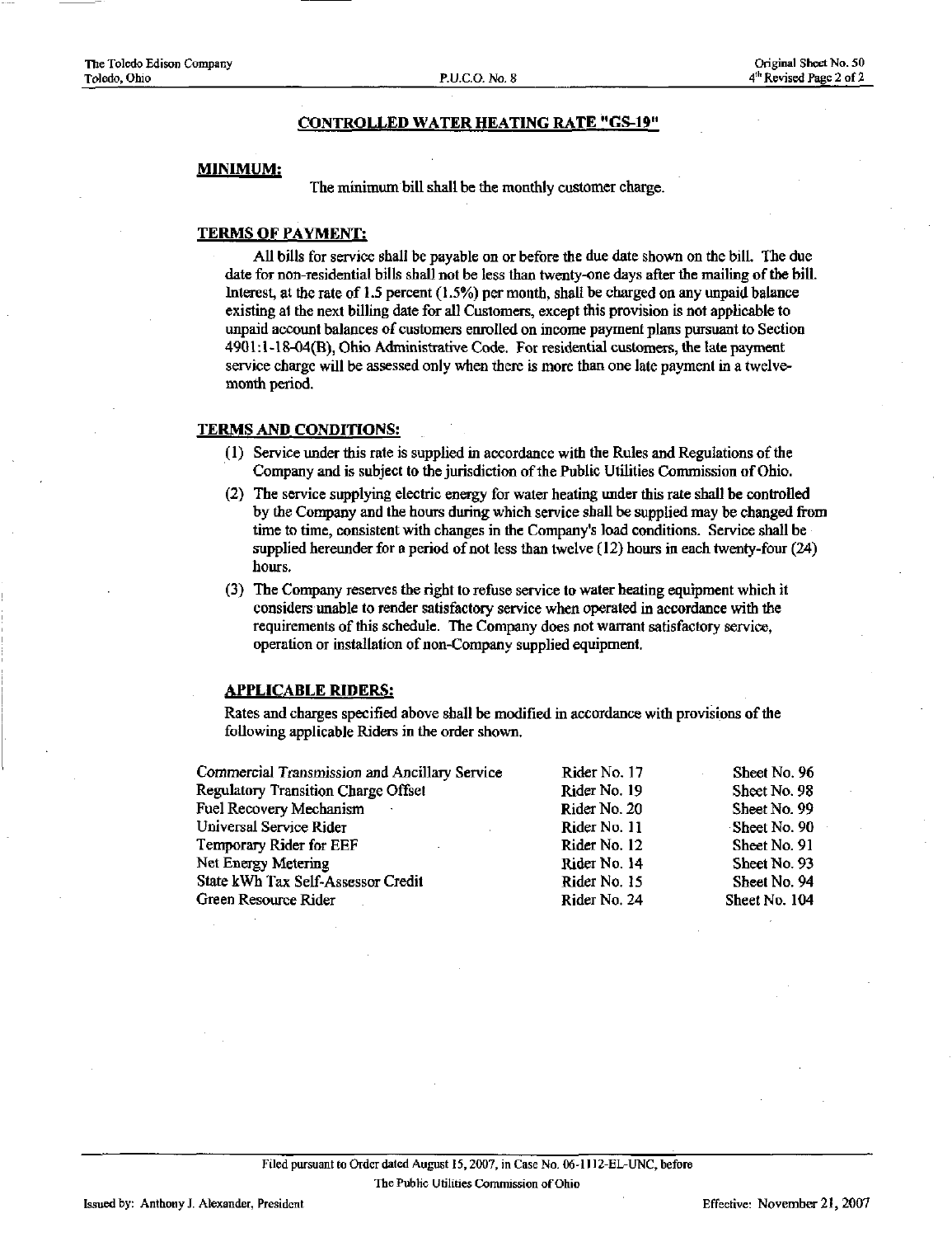### LARGE POWER RATE "PV-44"

## APPLICABLE RIDERS:

| <b>Regulatory Transition Charge Offset</b><br>Sheet No. 98<br>Rider No. 19<br><b>Fuel Recovery Mechanism</b><br>Sheet No. 99<br>Rider No. 20<br><b>Electric Fuel Component</b><br>Sheet No. 79<br>Rider No. 1<br>Universal Service Rider<br>Sheet No. 90<br>Rider No. 11<br>Temporary Rider for EEF<br>Sheet No. 91<br>Rider No. 12<br>Net Energy Metering<br>Sheet No. 93<br>Rider No. 14<br>State kWh Tax Self-Assessor Credit<br>Sheet No. 94<br>Rider No. 15<br>Sheet No. 104<br>Green Resource Rider<br>Rider No. 24 | Industrial Transmission and Ancillary Service | Rider No. 18 | Sheet No. 97 |
|---------------------------------------------------------------------------------------------------------------------------------------------------------------------------------------------------------------------------------------------------------------------------------------------------------------------------------------------------------------------------------------------------------------------------------------------------------------------------------------------------------------------------|-----------------------------------------------|--------------|--------------|
|                                                                                                                                                                                                                                                                                                                                                                                                                                                                                                                           |                                               |              |              |
|                                                                                                                                                                                                                                                                                                                                                                                                                                                                                                                           |                                               |              |              |
|                                                                                                                                                                                                                                                                                                                                                                                                                                                                                                                           |                                               |              |              |
|                                                                                                                                                                                                                                                                                                                                                                                                                                                                                                                           |                                               |              |              |
|                                                                                                                                                                                                                                                                                                                                                                                                                                                                                                                           |                                               |              |              |
|                                                                                                                                                                                                                                                                                                                                                                                                                                                                                                                           |                                               |              |              |
|                                                                                                                                                                                                                                                                                                                                                                                                                                                                                                                           |                                               |              |              |
|                                                                                                                                                                                                                                                                                                                                                                                                                                                                                                                           |                                               |              |              |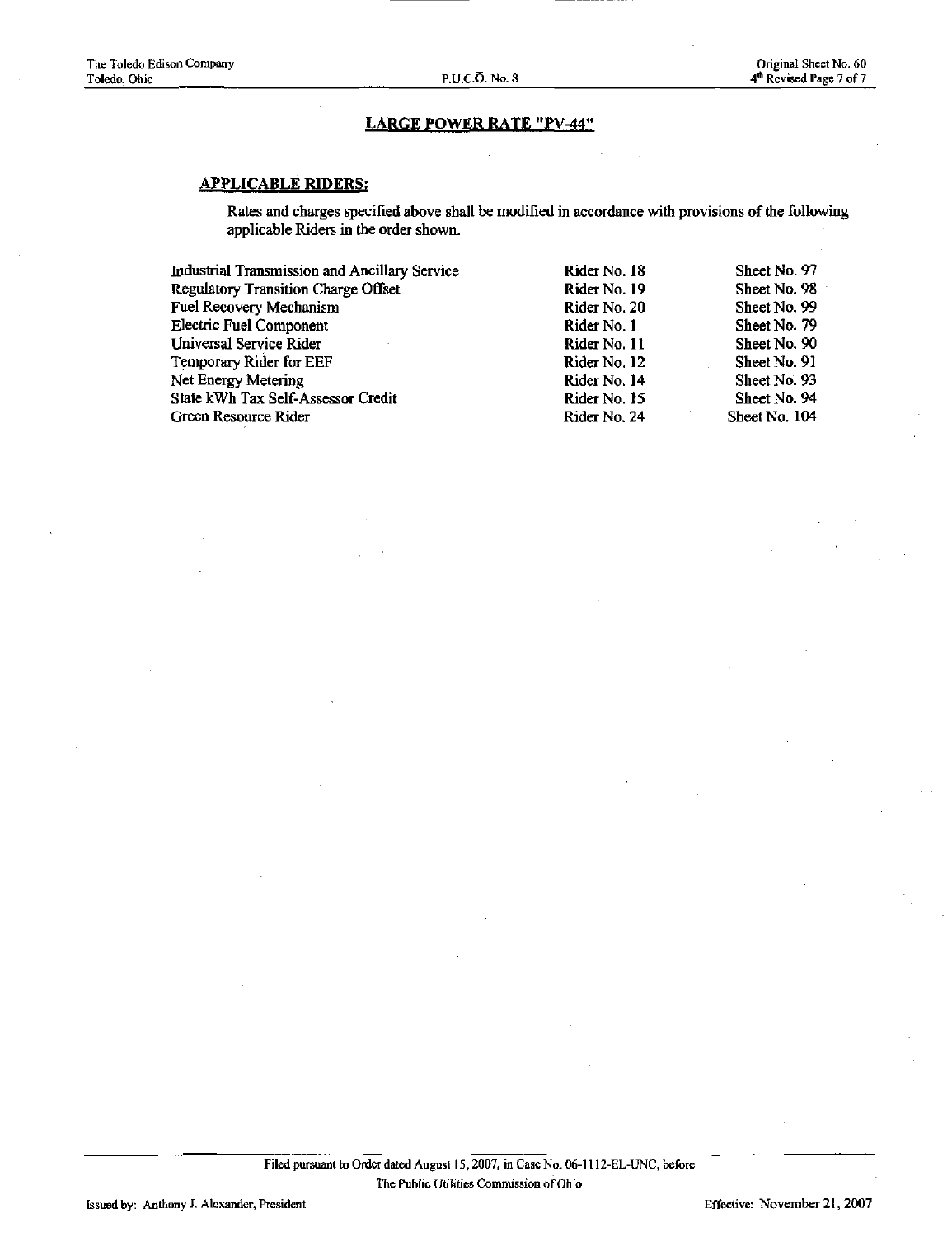#### LARGE GENERAL SERVICE RATE "PV-45"

- (10) Where the customer desires hghting service incidental to his power requirements such service may be purchased under this rate, provided the customer fiimishes the additional transformers and all other equipment necessary. All such incidental lighting shall be metered through the power meter.
- (1 l)The customer shall use extraordinary care in so designing his circuits that the loads on the individual phases shall be practically balanced at all times.

## TERMS OF SERVICE AND CONTRACT:

Service and contract under this schedule shall be for a continuous period of five years with a self-renewal provision for successive periods of two years each unless written notice of termination is given two years before expiration of the five year period, or any two year renewal period.

The customer shall contract for capacity equal to the estimated maximum demand of his load. The Company will supply capacity in excess of that contracted for when such capacity is available, but reserves the right to refuse to supply such additional capacity when in the judgment of the Company to do so would jeopardize the quality or continuity of service to other customers.

#### APPLICABLE RIDERS:

| Industrial Transmission and Ancillary Service | Rider No. 18 | Sheet No. 97  |
|-----------------------------------------------|--------------|---------------|
| <b>Regulatory Transition Charge Offset</b>    | Rider No. 19 | Sheet No. 98  |
| Returning Customer Generation Service Charge  | Rider No. 22 | Sheet No. 101 |
| Shopping Credit Rider                         | Rider No. 21 | Sheet No. 100 |
| Shopping Credit Adder                         | Rider No. 23 | Sheet No. 102 |
| Fuel Recovery Mechanism                       | Rider No. 20 | Sheet No. 99  |
| <b>Electric Fuel Component</b>                | Rider No. 1  | Sheet No. 79  |
| Universal Service Rider                       | Rider No. 11 | Sheet No. 90  |
| Temporary Rider for EEF                       | Rider No. 12 | Sheet No. 91  |
| Net Energy Metering                           | Rider No. 14 | Sheet No. 93  |
| State kWh Tax Self-Assessor Credit            | Rider No. 15 | Sheet No. 94  |
| Green Resource Rider                          | Rider No. 24 | Sheet No. 104 |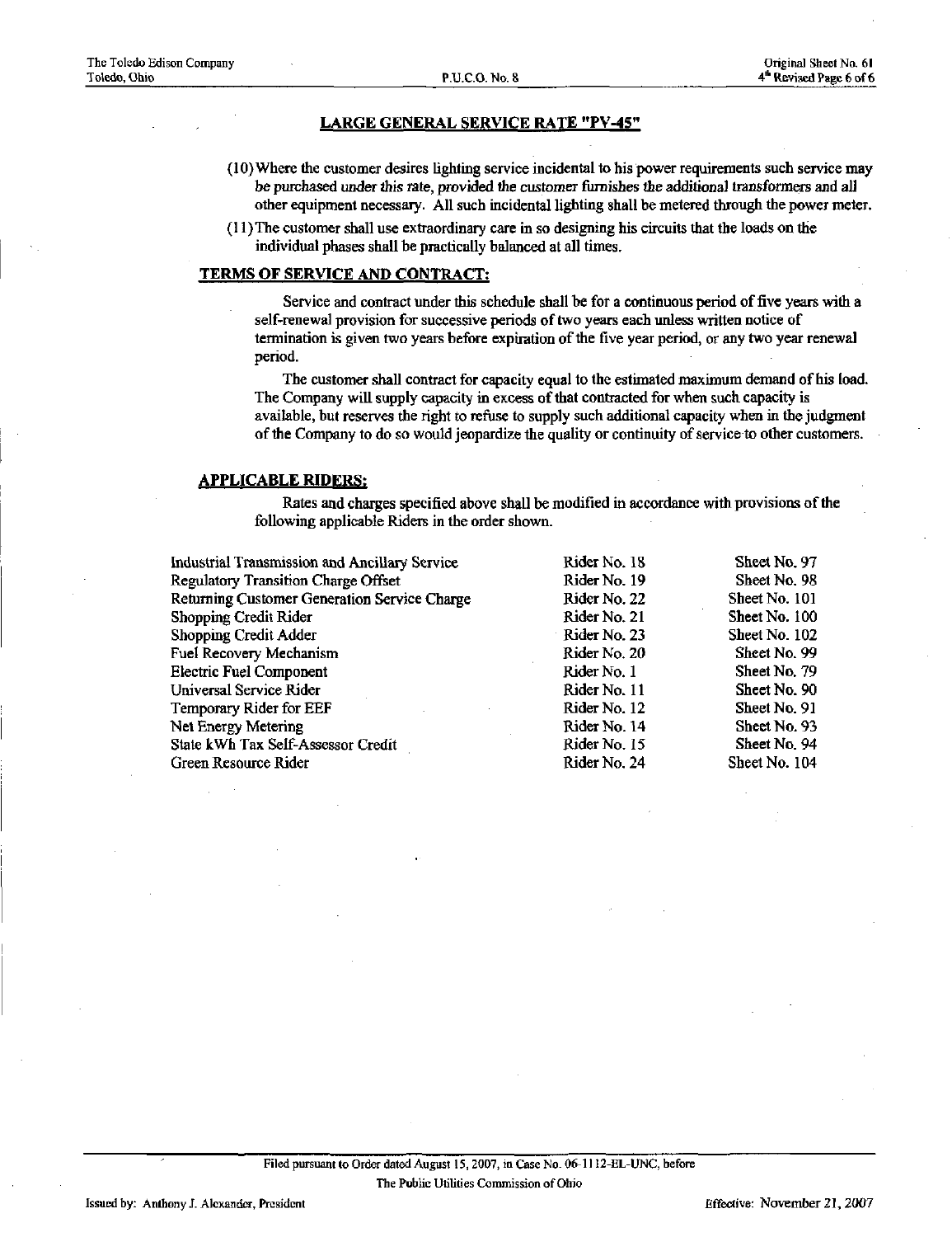## INTERRUPTIBLE POWER RATE "PV-46"

## TERM OF SERVICE AND CONTRACT:

Service and contract under this schedule shall exist until December 31, 2008.

The Customer may at its option terminate service under this schedule upon ninety (90) days advance written notice and contract for firm service for his entire load under the provisions of the appropriate tariff for firm service.

#### APPLICABLE RIDERS:

Rates and charges specified above shall be modified in accordance with provisions of the following applicable Riders:

| Industrial Transmission and Ancillary Service | Rider No. 18   | Sheet No. 97  |
|-----------------------------------------------|----------------|---------------|
| Universal Service                             | Rider No. 11   | Sheet No. 79  |
| Temporary Rider for EEF                       | Rider No. 12   | Sheet No. 90  |
| Net Energy Metering                           | - Rider No. 14 | Sheet No. 93  |
| Green Resource Rider                          | Rider No. 24   | Sheet No. 104 |

#### EXPIRATION PERIOD:

This rate schedule shall be closed to all Customers as of January 1,2009. Any Customer taking service under this rate schedule as of December 31, 2008 that has not selected another appropriate rate schedule to take service from on January 1, 2009 shall be assigned by the Company to another appropriate rate schedule for service taken after December 31,2008.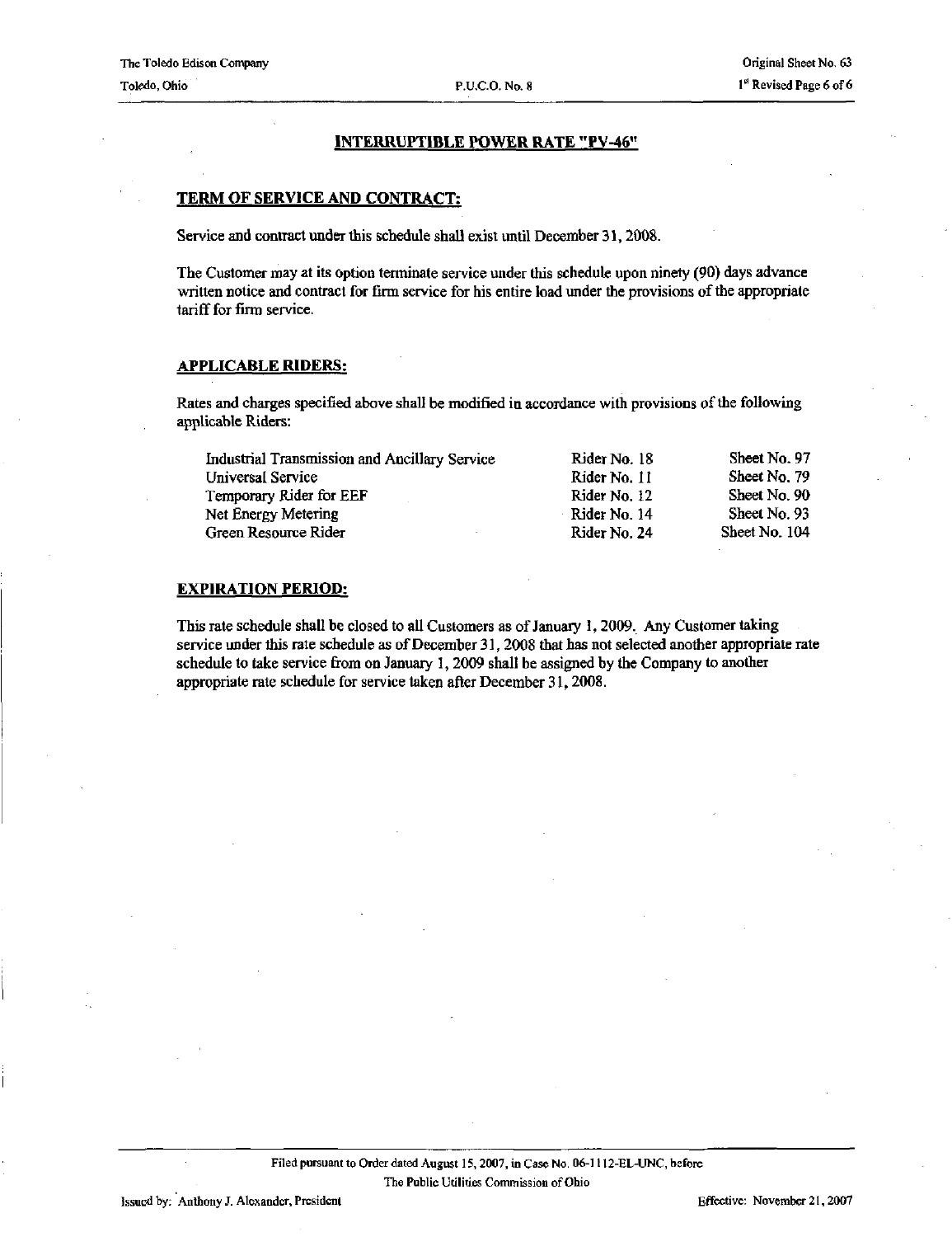Toledo, Ohio **P.U.C.O. No. 8** P.U.C.O. No. 8 Page 1 of 2

## Rider No. 24 - Green Resource Rider

## APPLICABILITY:

Available to customers taking service under the Company's metered rate schedules. This Rider is not available to Percentage of Income Payment Plan customers.

Participation in this program is subject to the Company's ability to procure renewable energy certificates (RECs) from qualifying resources through a competitive bid process. If the total of all kWh under contract under this Rider equals or exceeds the RECs procured by the Company, the Company will endeavor to procure additional RECs consistent with the process described in Case No. 06-1112-EL-UNC.

## CONDITIONS OF SERVICE:

The purchase of RECs will support the generation of electricity by qualifying resources. Customers may contract to purchase each month a specific number of fixed REC kWh blocks, where each block equals 100 kWh. Customers may elect to purchase a minimum of two (2) blocks per month and a maximum of fifty (50) blocks per month.

Qualifying resources are resources that meet the definition of REC as set forth in Case No. 06-1112-EL-UNC.

## MONTHLY RATE:

In addition to the rates and charges determined according to the Company's rate schedule under which the customer takes service, the customer shall also pay the following rate for each fixed kWh block under contract on a monthly basis regardless of the customer's actual energy consumption.

Charge (\$ per block) \$0.50

## NET MONTHLY BILL:

Consumers who participate under this Rider will be billed for electric service under all standard applicable tariffs including all applicable riders.

The purchase of RECs, under this rider, will be billed at the applicable rate set forth above multiplied by the number of REC kWh blocks the customer has agreed to purchase per month. The customer's monthly bill will consist of the sum of all kWh billed at the applicable rate tariffs, including all applicable riders and charges, and the agreed to REC kWh blocks billed at the rate set forth above.

## TERMS AND CONDITIONS:

- 1, The customer shall enter into a service agreement with Company that shall specify the amount and tariff price of REC kWh blocks they agree to purchase monthly. Customer shall give Company at least thirty (30) days notice prior to cancellation of participation in this rider. Cancellation will be effective on the customer's meter read date following the notice period.
- 2. Funds collected under this Green Resource Rider will be used to purchase RECs for the program and administer the program.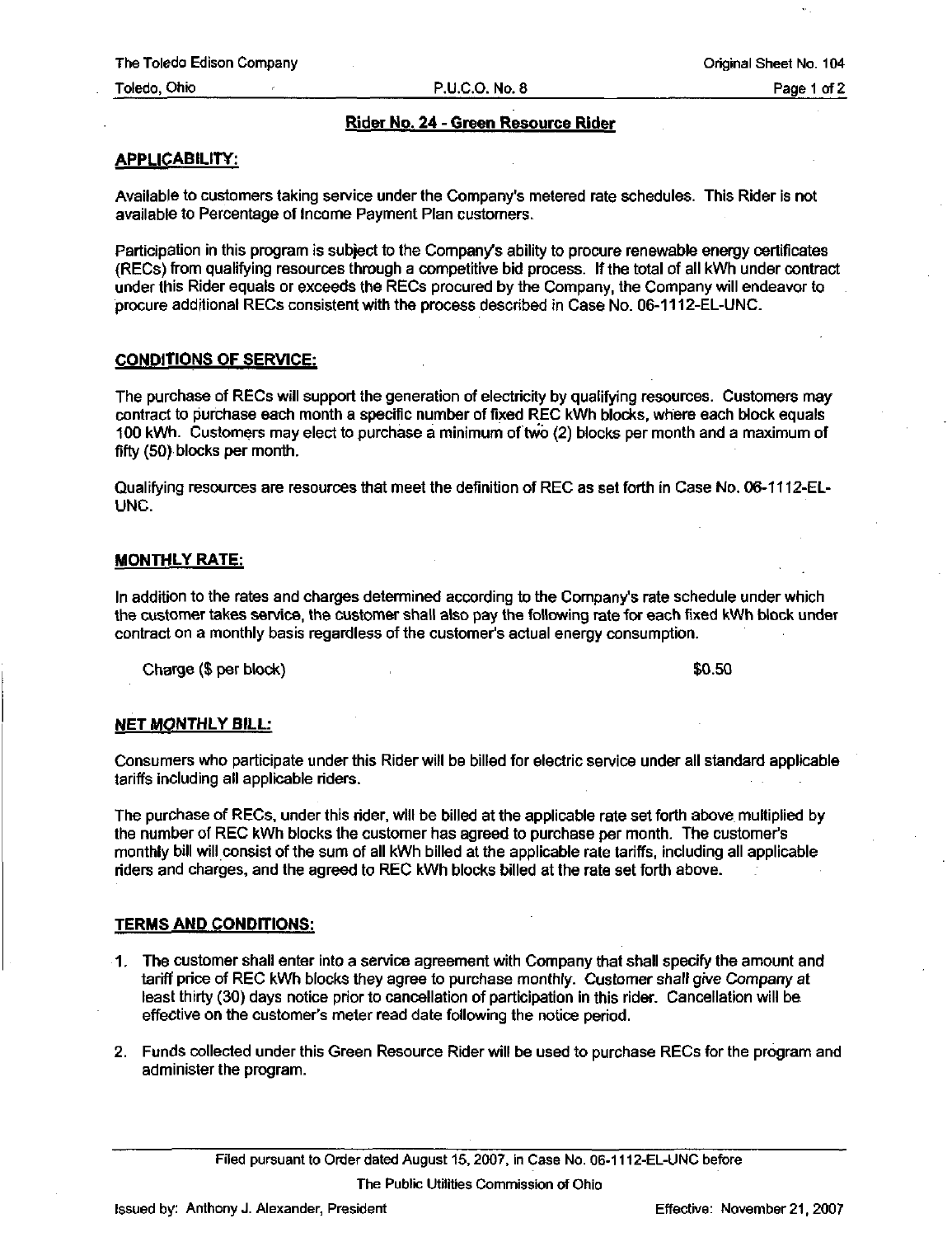## Rider No. 24 - Green Resource Rider

- 3. A REC shall mean a tradable unit that represents the commodity formed by unbundling the environmental attributes of a unit of qualifying resource from the underlying electricity. One REC is created and a certificate issued when 1 MWh of energy is created by a qualifying resource. One REC is equivalent to the environmental attributes of one MWh of electricity from a qualifying resource.
- 4. This Rider shall be in effect through December 31, 2008. Should all REC kWh blocks taken under this Rider exceed the RECs procured by the Company and the Company is unable to procure additional RECs, this Rider will continue until all RECs are utilized at which time this Rider may be withdrawn consistent with the process described in Case No. 06-1112-EL-UNC.

## SERVICE REGULATIONS:

This Rider is subject to the Company's Standard Rules and Regulations and all provisions rate schedule under which the customer takes service, including all payment provisions. The Company may deny or terminate service under this Rider to customers who are delinquent in payment to the Company.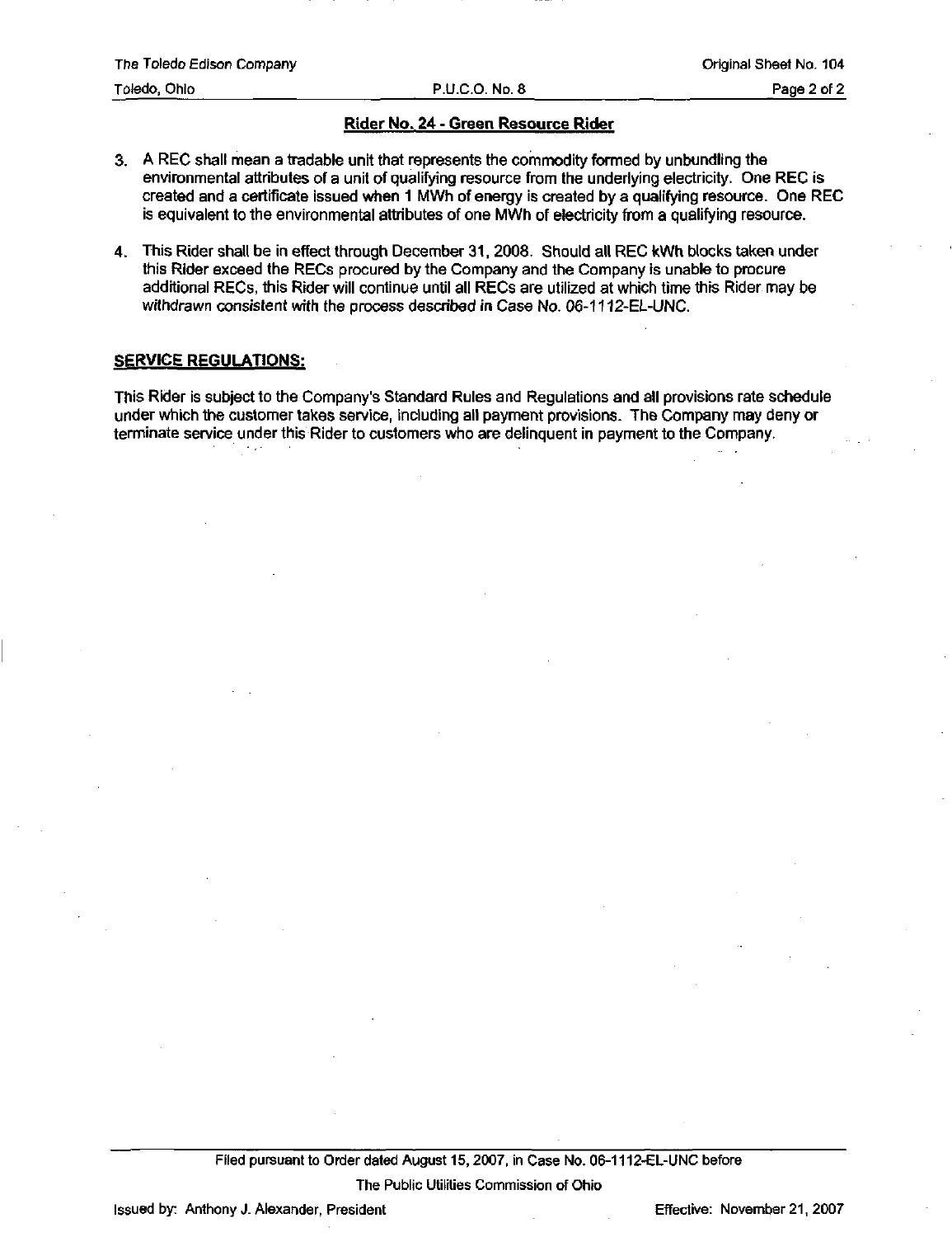## ORDINANCE RATES

## TABLE OF CONTENTS

|                                          | <b>Sheet Numbers</b> | Revision                |
|------------------------------------------|----------------------|-------------------------|
| <b>Table of Contents</b>                 | - 1                  | 8 <sup>th</sup> Revised |
| Small Water and Waste Water Rate "WR-1"  | 2                    | $3rd$ Revised           |
|                                          | 3                    | 6 <sup>th</sup> Revised |
|                                          |                      | Original                |
|                                          | 5                    | 4 <sup>th</sup> Revised |
| Medium Water and Waste Water Rate "WR-2" | 6                    | 3 <sup>rd</sup> Revised |
|                                          |                      | 6 <sup>th</sup> Revised |
|                                          | 8                    | 1st Revised             |
|                                          | 9                    | 1 <sup>st</sup> Revised |
|                                          | 10                   | Original                |
|                                          |                      | 4 <sup>th</sup> Revised |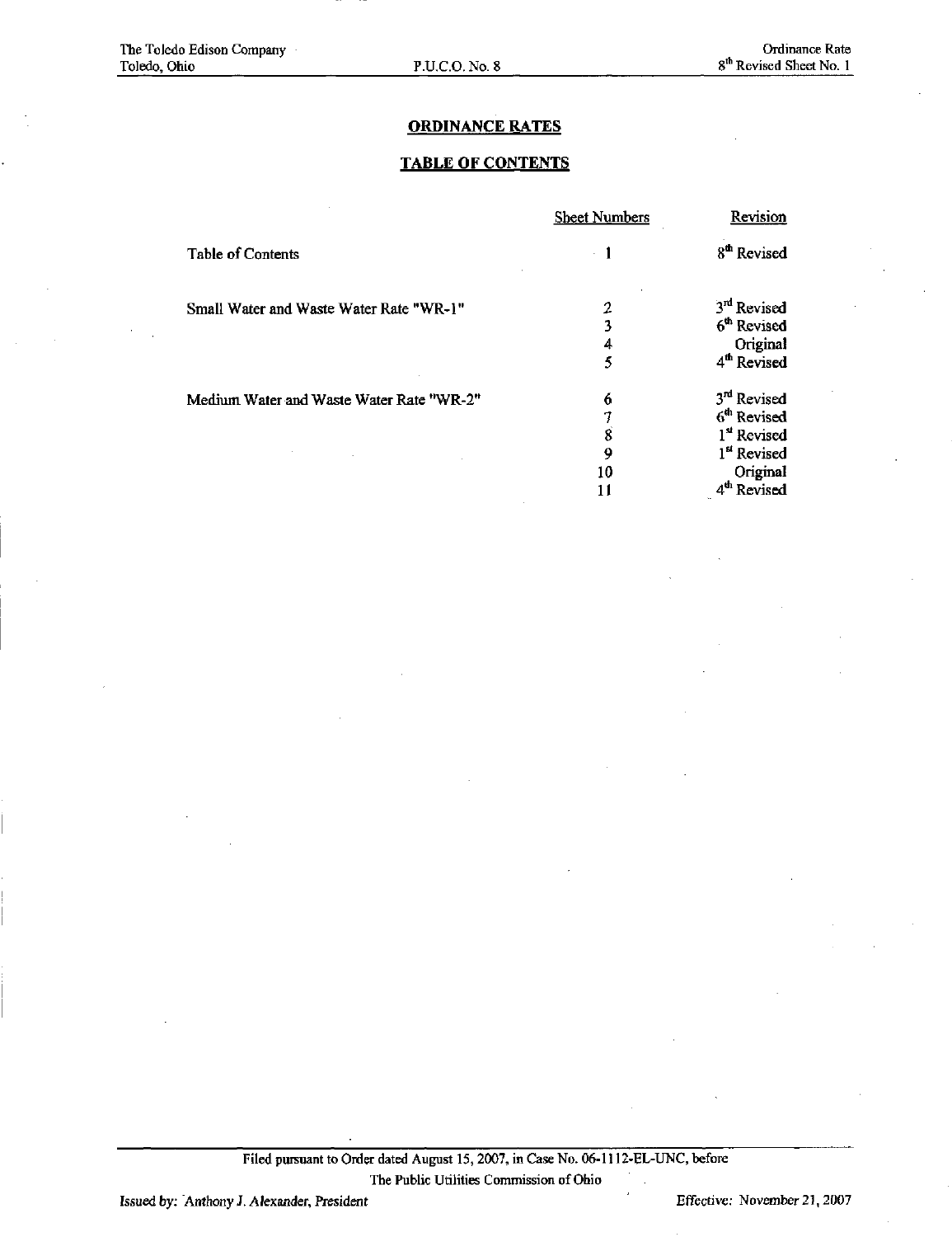## SMALL WATER AND WASTE WATER RATE "WR-1"

If the Full Service customers customer's actual maximum monthly demand occurs during off-peak hours, the customer's maximum monthly demand for billing purposes will be the actual maximum monthly demand less three-fourths (3/4) of the difference between the actual maximum monthly demand and the highest demand attained during the on-peak hours of the same month. For purposes of this calculation, off-peak hours are all hours in each day, except the hours between 0800 hours (8:00 a.m.) and 2000 hours (8:00 p.m.), Monday thru Friday, excluding legal holidays specified as exempt by the Company. These holidays are New Year's Day, Good Friday, Memorial Day, Independence Day, Labor Day, Thanksgiving Day and Christmas Day, and Mondays which are legally designated as a day of observance in lieu of the above holidays when they occur on weekend days. For limited periods, additional days and hours may be considered off-peak at the option of the Company.

## TERMS AND CONDITIONS:

- (1) Service under this rate is supplied in accordance with the Rules and Regulations of the Company and is subject to the jurisdiction of the Public Utilities Commission of Ohio.
- (2) Service under this rate shall be alternating current, 60 Hertz, single and three phase at the Company's standard voltages.
- (3) Customers who desire combined light and power service on this rate, as such service becomes available, shall make such changes in their wiring and/or equipment as may be necessary to receive all service from the Company's four wire secondary system.
- (4) The term of contract shall be for five years from date of application with a self-renewal provision for successive periods of two years each until either party shall give at least one year written notice to the other of its intention to discontinue at the end of any period. If it is determined that said service location no longer qualifies, billing under this tariff will cease upon thirty (30) days advance written notice filed by the Company with the Customer.

#### APPLICABLE RIDERS:

Rates and charges specified above shall be modified in accordance with provisions of the following applicable Riders in the order shown.

| Industrial Transmission and Ancillary Service | Rider No. 18 | Sheet No. 97  |
|-----------------------------------------------|--------------|---------------|
| <b>Regulatory Transition Charge Offset</b>    | Rider No. 19 | Sheet No. 98  |
| Returning Customer Generation Service Charge  | Rider No. 22 | Sheet No. 101 |
| Shopping Credit Rider                         | Rider No. 21 | Sheet No. 100 |
| Shopping Credit Adder                         | Rider No. 23 | Sheet No. 102 |
| Fuel Recovery Mechanism                       | Rider No. 20 | Sheet No. 99  |
| Universal Service Rider                       | Rider No. 11 | Sheet No. 90  |
| Temporary Rider for EEF                       | Rider No. 12 | Sheet No. 91  |
| State and Local Tax Rider                     | Rider No. 13 | Sheet No. 92  |
| Net Energy Metering                           | Rider No. 14 | Sheet No. 93  |
| Green Resource Rider                          | Rider No. 24 | Sheet No. 104 |

Filed pursuant to Order dated August 15, 2007, in Case No. 06-1112-EL-UNC, before The Public Utilities Commission of Ohio